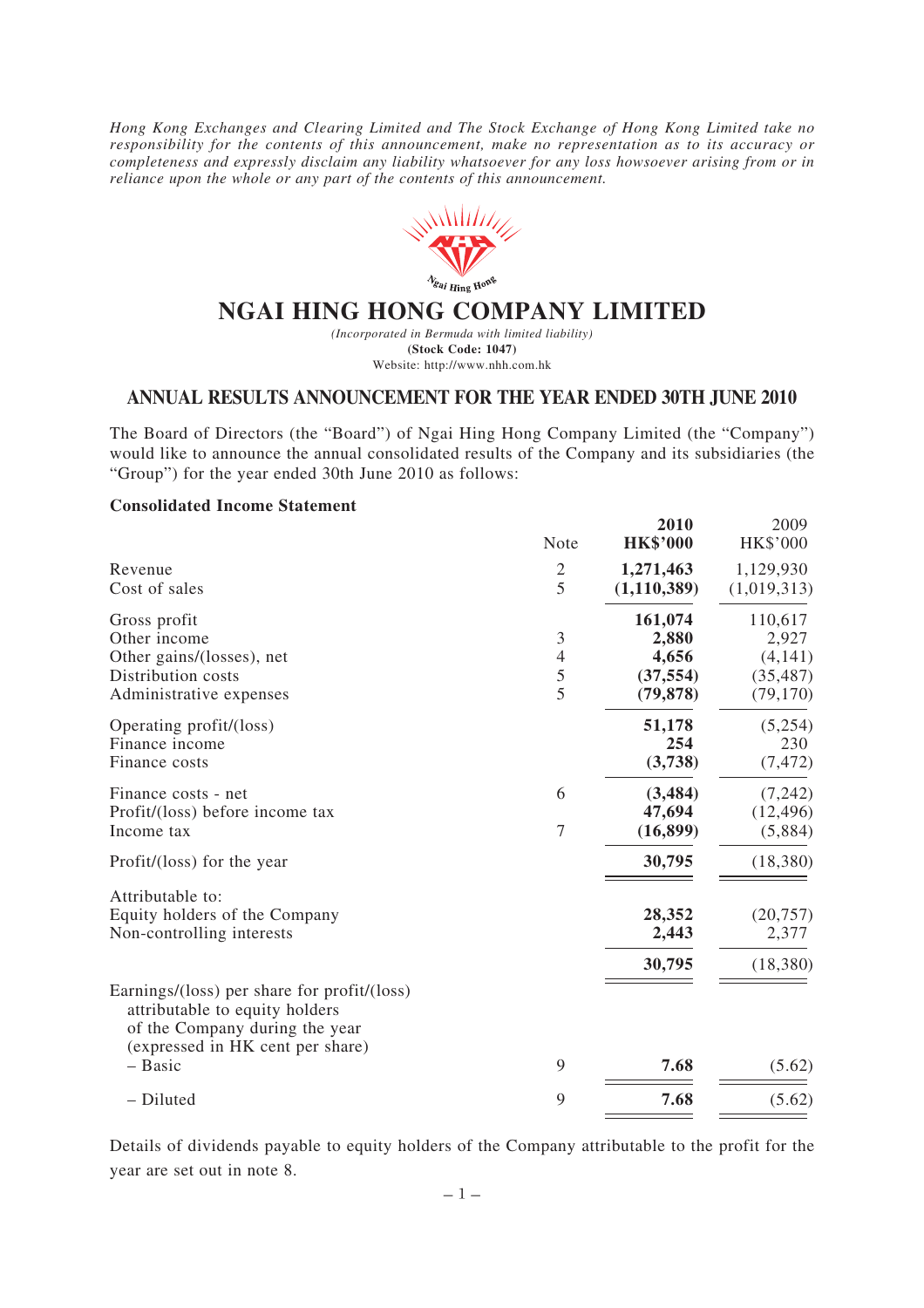# **Consolidated Statement of Comprehensive Income**

|                                                                              | 2010<br><b>HK\$'000</b> | 2009<br>HK\$'000 |
|------------------------------------------------------------------------------|-------------------------|------------------|
| Profit/(loss) for the year                                                   | 30,795                  | (18,380)         |
| Other comprehensive income:                                                  |                         |                  |
| Revaluation gains of property, plant and<br>equipment and leasehold land and |                         |                  |
| land use rights on transfer to investment<br>properties, net of tax          | 1,824                   |                  |
| Currency translation differences                                             |                         | 419              |
| Other comprehensive income for the year                                      | 1,824                   | 419              |
| Total comprehensive income/(loss) for the year                               | 32,619                  | (17,961)         |
| Total comprehensive income/(loss) attributable to:                           |                         |                  |
| - Equity holders of the Company                                              | 30,176                  | (20, 338)        |
| - Non-controlling interests                                                  | 2,443                   | 2,377            |
|                                                                              | 32,619                  | (17,961)         |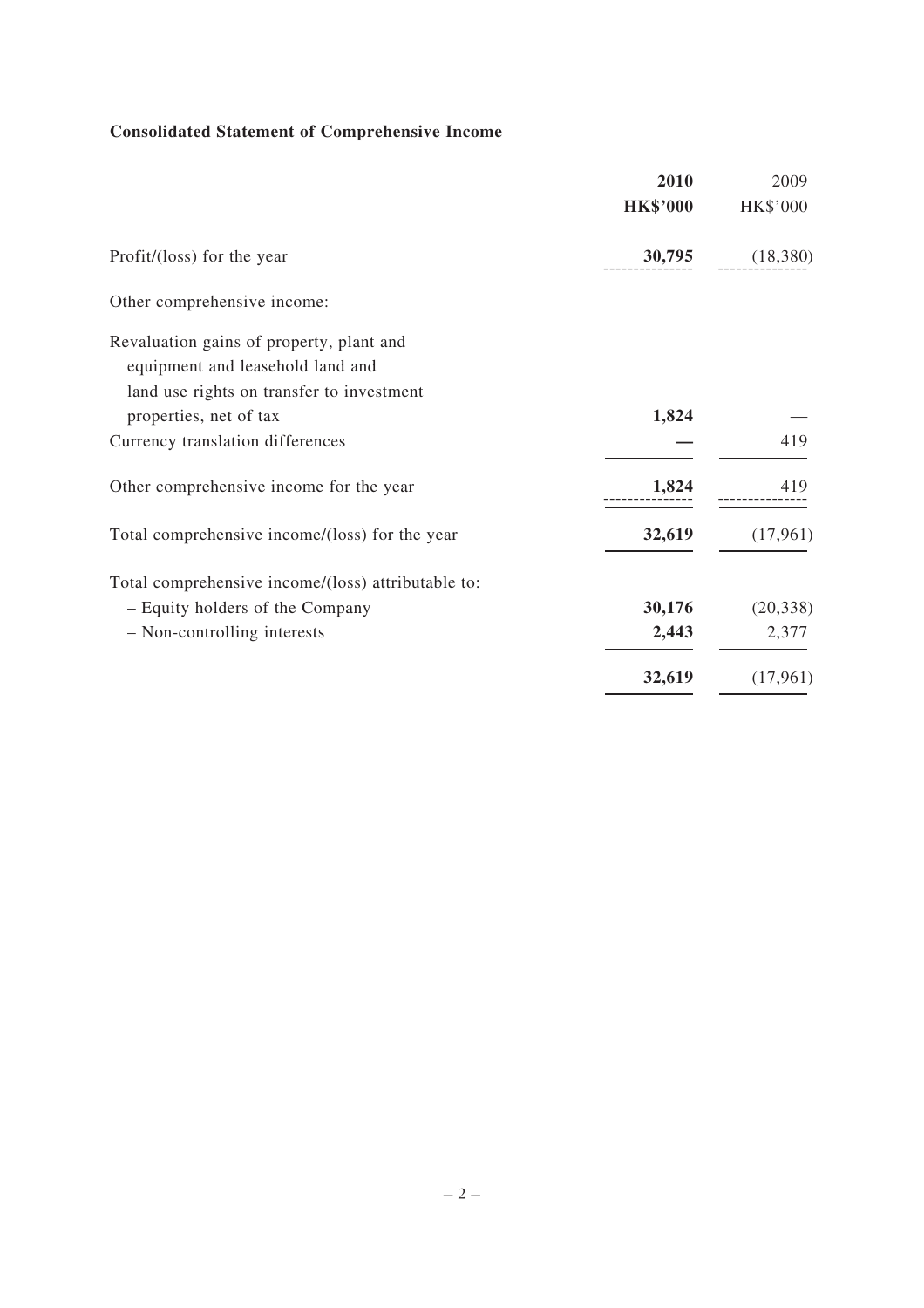# **Consolidated Balance Sheet**

|                                             |      | 2010            | 2009     |
|---------------------------------------------|------|-----------------|----------|
|                                             | Note | <b>HK\$'000</b> | HK\$'000 |
| <b>ASSETS</b>                               |      |                 |          |
| Non-current assets                          |      |                 |          |
| Property, plant and equipment               |      | 115,435         | 97,991   |
| Leasehold land and land use rights          |      | 21,005          | 15,998   |
| Investment properties                       |      | 30,560          | 25,430   |
| Intangible assets                           |      |                 | 2,400    |
| Available-for-sale financial assets         |      | 690             | 850      |
| Deposits for acquisition of properties      |      | 8,125           | 11,025   |
| Prepayment for property, plant and          |      |                 |          |
| equipment and renovation costs              |      | 7,129           |          |
| Deferred tax assets                         |      | 4,486           | 8,386    |
|                                             |      | 187,430         | 162,080  |
| Current assets                              |      |                 |          |
| Inventories                                 |      | 278,846         | 156,605  |
| Trade and bills receivables                 | 10   | 238,545         | 170,469  |
| Other receivables, prepayments and deposits |      | 22,810          | 9,034    |
| Tax recoverable                             |      | 969             | 2,338    |
| Derivative financial instruments            |      | 1,755           | 862      |
| Cash and cash equivalents                   |      | 82,589          | 90,652   |
|                                             |      | 625,514         | 429,960  |
| Total assets                                |      | 812,944         | 592,040  |
| <b>EQUITY</b>                               |      |                 |          |
| Capital and reserves attributable to        |      |                 |          |
| the Company's equity holders                |      |                 |          |
| Share capital                               |      | 36,920          | 36,920   |
| Share premium                               |      | 62,466          | 62,466   |
| Other reserves                              |      | 47,176          | 45,260   |
| Retained earnings                           |      | 256,041         | 232,229  |
|                                             |      | 402,603         | 376,875  |
| Non-controlling interests                   |      | 20,831          | 19,348   |
| Total equity                                |      | 423,434         | 396,223  |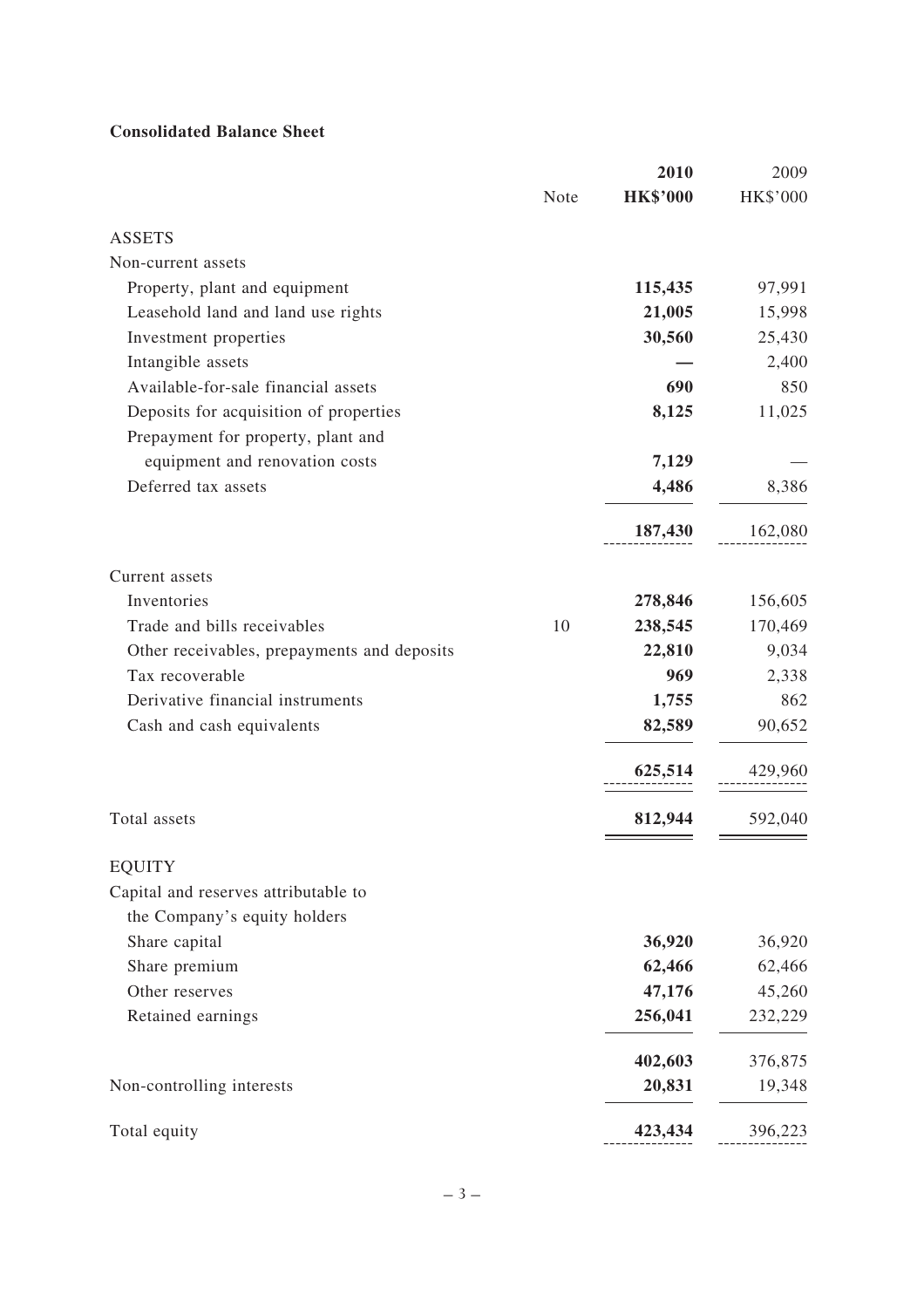|                                                    | Note |                 |          |
|----------------------------------------------------|------|-----------------|----------|
|                                                    |      | <b>HK\$'000</b> | HK\$'000 |
| <b>LIABILITIES</b>                                 |      |                 |          |
| Non-current liabilities                            |      |                 |          |
| Long-term bank loans                               |      | 15,600          |          |
| Obligations under finance leases                   |      | 235             | 693      |
| Deferred tax liabilities                           |      | 5,241           | 4,155    |
|                                                    |      | 21,076          | 4,848    |
| <b>Current liabilities</b>                         |      |                 |          |
| Trade payables                                     | 11   | 97,630          | 63,962   |
| Other payables, deposits received and accruals     |      | 19,524          | 15,660   |
| Current portion of long-term bank loans            |      | 4,800           |          |
| Obligations under finance leases - current portion |      | 458             | 2,047    |
| Short-term borrowings                              |      | 232,131         | 98,971   |
| Derivative financial instruments                   |      | 6,272           | 4,742    |
| Tax payable                                        |      | 7,619           | 5,587    |
|                                                    |      | 368,434         | 190,969  |
| Total liabilities                                  |      | 389,510         | 195,817  |
| Total equity and liabilities                       |      | 812,944         | 592,040  |
| Net current assets                                 |      | 257,080         | 238,991  |
| Total assets less current liabilities              |      | 444,510         | 401,071  |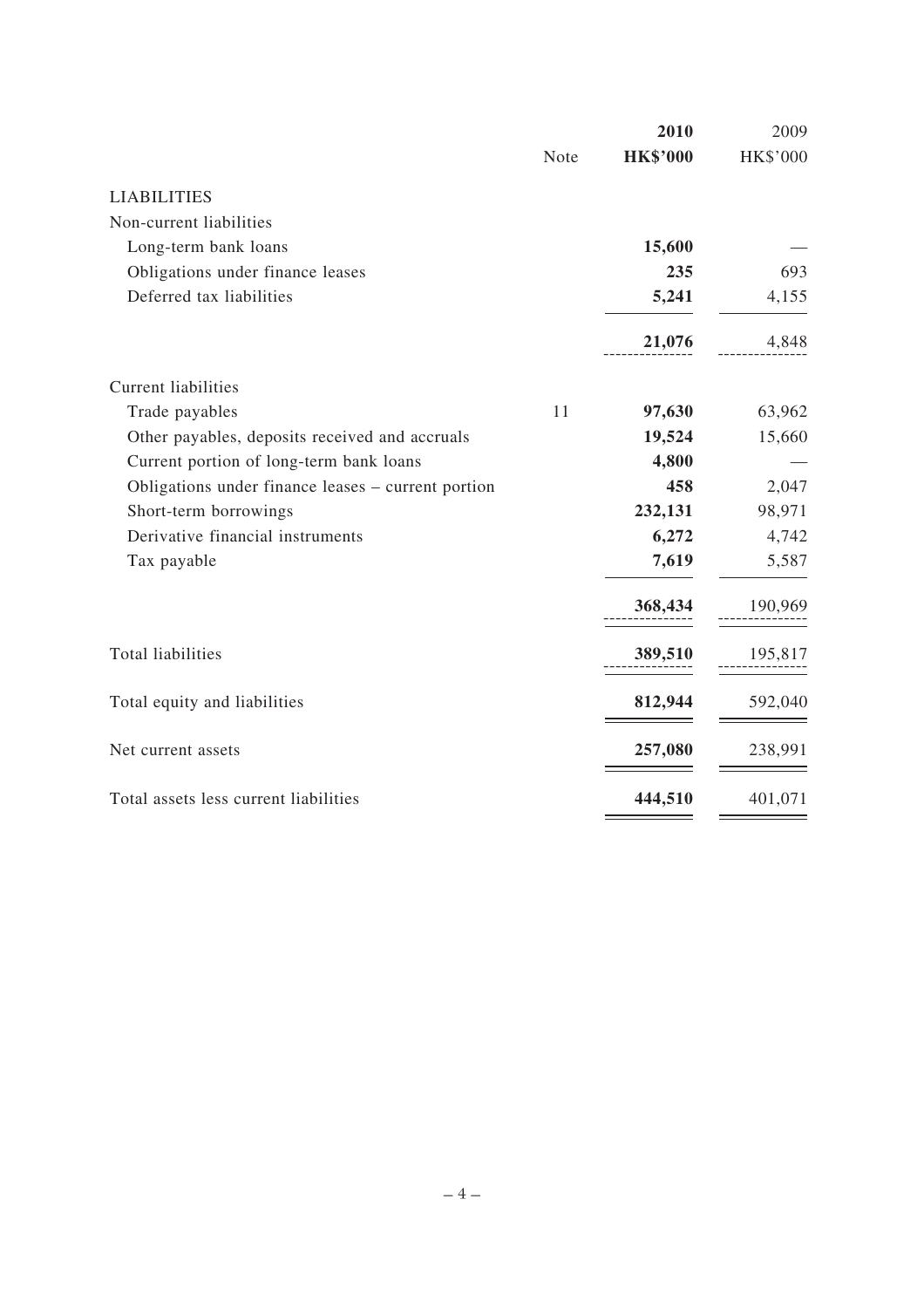#### *Notes:*

#### 1. **Basis of preparation**

The consolidated financial statements of the Company have been prepared in accordance with Hong Kong Financial Reporting Standards ("HKFRS"). The consolidated financial statements have been prepared under the historical cost convention, as modified by the revaluation of investment properties, available-for-sale financial assets, financial assets and financial liabilities (including derivative instruments) at fair value through profit or loss, which are carried at fair value.

The preparation of financial statements in conformity with HKFRS requires the use of certain critical accounting estimates. It also requires management to exercise its judgment in the process of applying the Group's accounting policies.

(a) Effect of adopting new standards, amendments to standards and interpretations

The following new standard, amendments to standards and interpretations to standards are mandatory for the financial year ended 30th June 2010:

Hong Kong Accounting Standand ("HKAS") 1 (Revised), "Presentation of Financial Statements". The revised standard requiries "non-owner changes in equity" to be presented separately from owner changes in equity. As a result, the Group presents all owner changes in equity in the consolidated statement of changes in equity, whereas all "non-owner changes in equity" are presented in a performance statement. Entities can choose whether to present one performance statement (the statement of comprehensive income) or two statements (the income statement and statement of comprehensive income). The Group has elected to present two statements: an income statement and a statement of comprehensive income. Comparative information has been re-presented so that it is also in conformity with the revised standard. Since the change in accounting policy only impacts presentation aspects, there is no impact on earnings per share.

HKFRS 3 (revised), "Business Combinations", and consequential amendments to HKAS 27, "Consolidated and Separate Financial Statements", HKAS 28, "Investments in Associates", and HKAS 31, "Interests in Joint Ventures", are effective prospectively to business combinations for which the acquisition date is on or after the beginning of the first annual reporting period beginning on or after 1st July 2009.

The revised standard continues to apply the acquisition method to business combinations but with some significant changes compared with HKFRS 3. For example, all payments to purchase a business are recorded at fair value at the acquisition date, with contingent payments classified as debt subsequently re-measured through the income statement. There is a choice on an acquisition-by-acquisition basis to measure the non-controlling interest in the acquiree either at fair value or at the non-controlling interest's proportionate share of the acquiree's net assets. All acquisition-related costs are expensed.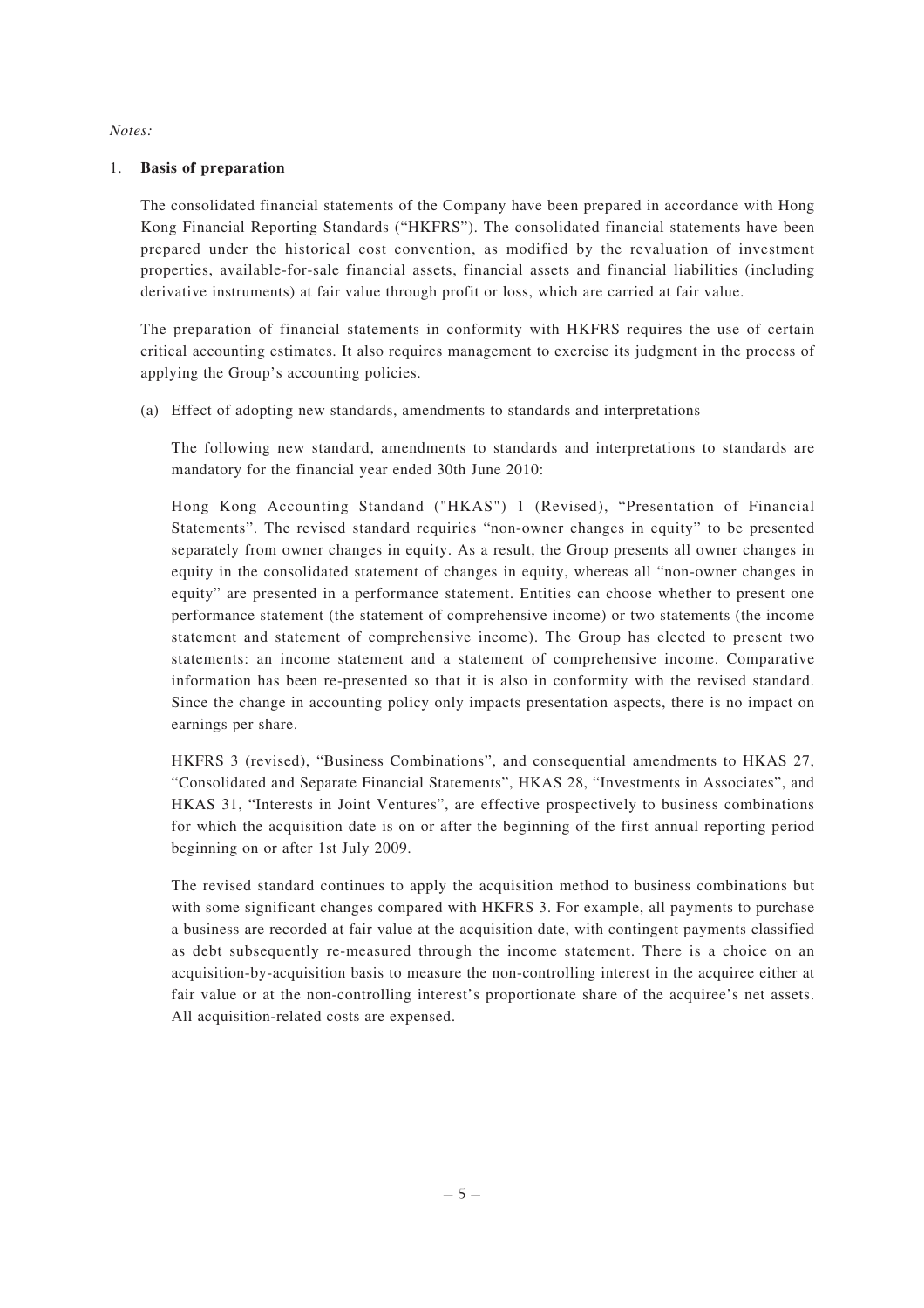As the Group has adopted HKFRS 3 (revised), it is required to adopt HKAS 27 (revised), "Consolidated and Separate Financial Statements", at the same time. HKAS 27 (revised) requires the effects of all transactions with non-controlling interests to be recorded in equity if there is no change in control and these transactions will no longer result in goodwill or gains and losses. The standard also specifies the accounting when control is lost. Any remaining interest in the entity is re-measured to fair value, and a gain or loss is recognised in profit or loss. During the year ended 30th June 2010, the Group had not undertaken any significant business combinations and there was no material transactions entered into with non-controlling interests. Accordingly, the impacts on adoption of these revised standards are relatively insignificant to the Group.

Amendment to HKFRS 7 "Financial Instruments: Disclosures". The amendment requires enhanced disclosures about fair value measurement and liquidity risk. In particular, the amendment requires disclosure of fair value measurements by level of a fair value measurement hierarchy. As the change in accounting policy only results in additional disclosures, there is no impact on earnings per share.

HKFRS 8, "Operating Segments", replaces HKAS 14, "Segment Reporting". The new standard requires a "management approach", under which segment information is presented on the same basis as that used for internal reporting purposes. This has resulted in a change in the reportable segments presented. In addition, the segments are reported in a manner that is more consistent with the internal reporting provided to the chief operating decision-maker. Comparatives for 2009 have been restated. However, such restatement in note disclosure does not have any impact on the balance sheet.

The following amendments to standards and interpretations are also mandatory for the financial year ended 30th June 2010:

| HKFRSs (Amendment)                                                                                  | Improvements to HKFRSs 2008                                                      |
|-----------------------------------------------------------------------------------------------------|----------------------------------------------------------------------------------|
| HKFRSs (Amendment)                                                                                  | Improvements to HKFRSs 2009 <sup>1</sup>                                         |
| HKAS 23 (Revised)                                                                                   | <b>Borrowing Costs</b>                                                           |
| HKAS 32 and HKAS 1<br>(Amendments)                                                                  | Puttable Financial Instruments and Obligations arising<br>on Liquidation         |
| HKAS 39 (Amendment)                                                                                 | Eligible Hedge Items                                                             |
| HKFRS 1 (Revised)                                                                                   | First Time Adoption of HKFRS                                                     |
| HKFRS 1 and HKAS 27<br>(Amendment)                                                                  | Cost of an Investment in a Subsidiary, Jointly<br>Controlled Entity or Associate |
| HKFRS 2 (Amendment)                                                                                 | Share-based Payment - Vesting Conditions and<br>Cancellations                    |
| Hong Kong International Financial<br>Reporting Interpretations Committee<br>$("HK(IFRIC)")$ -Int 15 | Agreements for the Construction of Real Estate                                   |
| HK(IFRIC)-Int 16                                                                                    | Hedges of a Net Investment in a Foreign Operation                                |
|                                                                                                     |                                                                                  |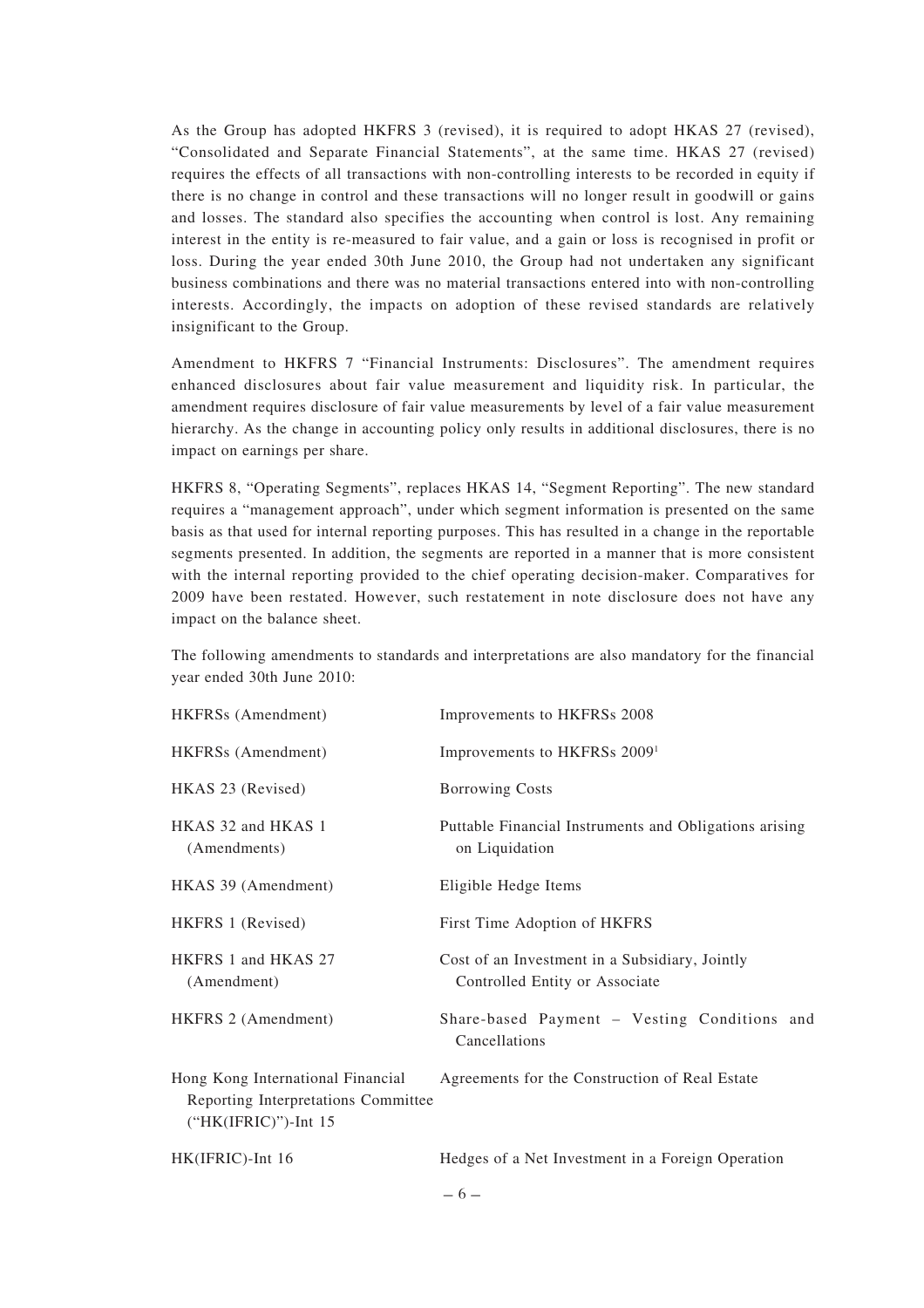| HK(IFRIC)-Int 17 | Distributions of Non-Cash Assets to Owners |
|------------------|--------------------------------------------|
| HK(IFRIC)-Int 18 | Transfers of Assets from Customers         |

<sup>1</sup> Except for the amendments to HKFRS 2, HKAS 38, HK(IFRIC)-Int 9 and HK(IFRIC)-Int 16 which are effective for the Group for annual period beginning on 1st July 2009, all other amendments are effective for the Group for annual period beginning on 1st July 2010 (also see note (b) below).

The adoption of the above amendments to standards and interpretations did not have any significant financial impact to the Group.

(b) The following new standard, amendments to standards and interpretations have been issued but are not effective for the year ended 30th June 2010 and have not been early adopted:

| HKFRSs (Amendment)  | Improvements to HKFRSs 2010 <sup>2</sup>                                    |  |  |  |  |  |
|---------------------|-----------------------------------------------------------------------------|--|--|--|--|--|
| HKAS 24 (Revised)   | Related Party Disclosures <sup>2</sup>                                      |  |  |  |  |  |
| HKAS 32 (Amendment) | Classification of Right Issue <sup>1</sup>                                  |  |  |  |  |  |
| HKFRS 1 (Amendment) | Additional Exemptions for First-time Adopters <sup>1</sup>                  |  |  |  |  |  |
| HKFRS 2 (Amendment) | Group Cash-settled Share-based Payment Transactions <sup>1</sup>            |  |  |  |  |  |
| <b>HKFRS 9</b>      | Financial Instruments <sup>3</sup>                                          |  |  |  |  |  |
| HK(IFRIC)-Int 14    | Prepayments of a Minimum Funding Requirement <sup>2</sup>                   |  |  |  |  |  |
| HK(IFRIC)-Int 19    | Extinguishing Financial Liabilities with Equity<br>Instruments <sup>1</sup> |  |  |  |  |  |

<sup>1</sup> Effective for the Group for annual period beginning on 1st July 2010

<sup>2</sup> Effective for the Group for annual period beginning on 1st July 2011

<sup>3</sup> Effective for the Group for annual period beginning on 1st July 2013

As part of the Improvements to HKFRSs 2009, HKAS 17 (Amendment), "Leases" has been amended by removing specific guidance regarding classification of leases of land, so as to eliminate inconsistency with the general guidance on lease classification. As a result, leases of land should be classified as either finance or operating lease using the general principles of HKAS 17, i.e. whether the lease transfers substantially all the risks and rewards incidental to ownership of an asset to the lessee. Currently, land interest which title is not expected to pass to the Group by the end of the lease term was classified as operating lease under "Leasehold land and land use rights", and amortised over the lease term.

HKAS 17 (Amendment) is required to be applied retrospectively by the Group for the financial year ending 30th June 2011. The application of the amendments to HKAS 17 might affect the classification and measurement of the Group's leasehold land and land use rights but is not expected to have a material effect on the Group's overall financial performance and financial position.

The Directors also anticipate that the adoption of other new standard, amendments to standards and interpretations will not result in a significant impact on the results and financial position of the Group.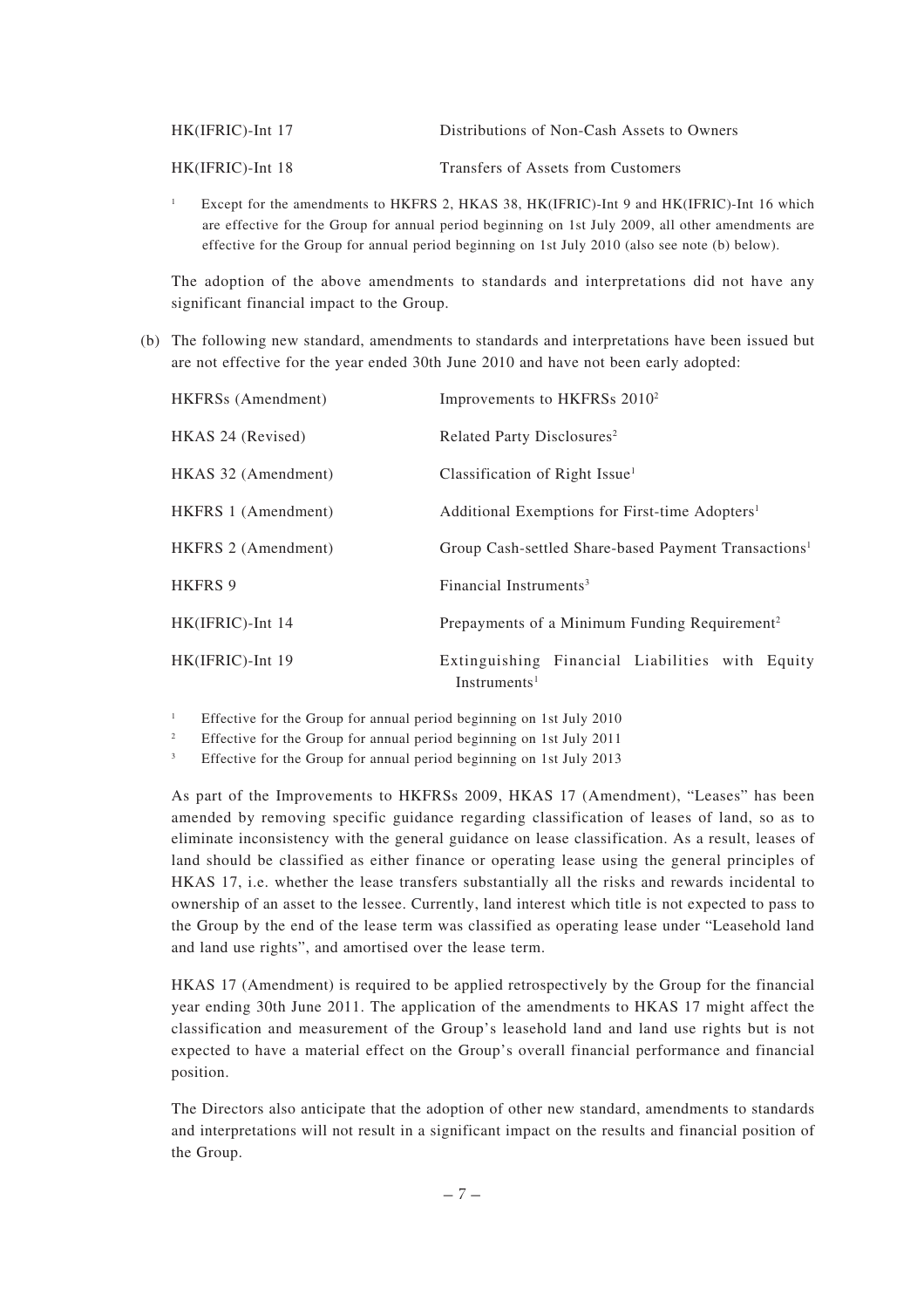#### 2. **Revenue and segment information**

|                | 2010            | 2009      |
|----------------|-----------------|-----------|
|                | <b>HK\$'000</b> | HK\$'000  |
| Turnover       |                 |           |
| Sales of goods | 1,271,463       | 1,129,930 |

The Group is principally engaged in the manufacturing and trading of plastic materials, pigments, colorants, compounded plastic resins and engineering plastic products.

The chief operating decision-maker ("CODM") has been identified as the executive directors of the Company. Management has determined the operating segments based on the reports reviewed by the CODM that are used to assess performance and allocate resources. The CODM considers the business from the operations nature and the type of products perspective, including the trading of plastic materials ("Trading"), manufacturing and sale of colorants, pigments and compounded plastic resins ("Colorants"), manufacturing and sale of engineering plastic products ("Engineering plastics") and other corporate and business activities ("Others").

Each of the Group's operating segments represents a strategic business unit that is managed by different business unit leaders. Inter-segment transactions are entered into under the normal commercial terms and conditions that would also be available to unrelated third parties. Information provided to the CODM is measured in a manner consistent with that in the consolidated financial statements.

The segment information provided to the CODM for the reportable segments for the year ended 30th June 2010 is as follows:

| <b>Engineering</b>                |                                     |                             |                                  |                          |
|-----------------------------------|-------------------------------------|-----------------------------|----------------------------------|--------------------------|
| <b>Trading</b><br><b>HK\$'000</b> | <b>Colorants</b><br><b>HK\$'000</b> | plastics<br><b>HK\$'000</b> | <b>Others</b><br><b>HK\$'000</b> | Group<br><b>HK\$'000</b> |
|                                   |                                     |                             |                                  |                          |
| 776,985                           | 282,444                             | 248,212                     | 1,334                            | 1,308,975                |
| (4,183)                           | (17, 578)                           | (15,751)                    |                                  | (37, 512)                |
|                                   |                                     |                             |                                  |                          |
| 772,802                           | 264,866                             | 232,461                     | 1,334                            | 1,271,463                |
| 15,745                            | 17,624                              | 21,076                      | (3,267)                          | 51,178                   |
| 30                                | 217                                 | 1                           | 6                                | 254                      |
| (1,946)                           | (1,285)                             | (507)                       |                                  | (3,738)                  |
| 13,829                            | 16,556                              | 20,570                      | (3,261)                          | 47,694                   |
|                                   |                                     |                             |                                  | (16, 899)                |
|                                   |                                     |                             |                                  | 30,795                   |
|                                   |                                     |                             |                                  | (2, 443)                 |
|                                   |                                     |                             |                                  |                          |
|                                   |                                     |                             |                                  | 28,352                   |
|                                   |                                     |                             |                                  |                          |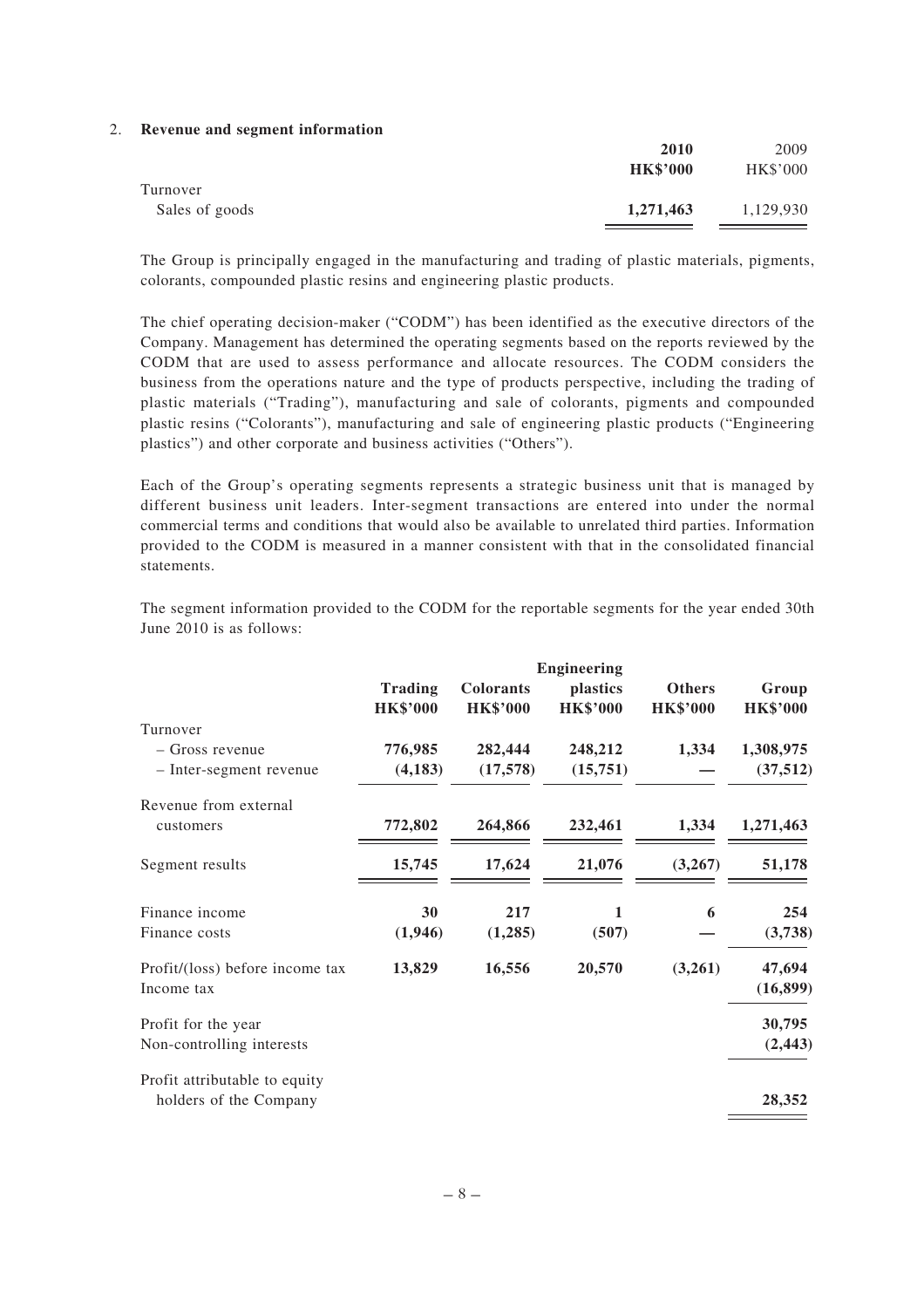| <b>Trading</b> | <b>Colorants</b>                                     | <i>plastics</i> | <b>Others</b>      | Group           |
|----------------|------------------------------------------------------|-----------------|--------------------|-----------------|
|                | <b>HK\$'000</b>                                      | <b>HK\$'000</b> | <b>HK\$'000</b>    | <b>HK\$'000</b> |
|                |                                                      |                 |                    |                 |
| 6,823          | 1,482                                                | 30,647          | 313                | 39,265          |
|                |                                                      |                 |                    |                 |
| 326            | 9,072                                                | 4,212           | 904                | 14,514          |
|                |                                                      |                 |                    |                 |
| 82             | 185                                                  | 24              | 253                | 544             |
|                |                                                      |                 | 400                | 400             |
|                |                                                      |                 |                    |                 |
|                |                                                      |                 | <b>160</b>         | <b>160</b>      |
|                |                                                      |                 | 2,000              | 2,000           |
|                |                                                      |                 |                    |                 |
| (2,707)        | 855                                                  | 177             | 2,329              | 654             |
|                |                                                      |                 |                    |                 |
|                | (287)                                                |                 |                    | (287)           |
|                |                                                      |                 |                    |                 |
|                |                                                      |                 |                    |                 |
| 910            |                                                      | 22              | (295)              | 637             |
|                | <b>HK\$'000</b><br>Amortisation of intangible assets |                 | <b>Engineering</b> |                 |

The segment information provided to the CODM for the reportable segments at 30th June 2010 is as follows:

|                     | <b>Engineering</b>                |                                     |                                    |                                  |                          |
|---------------------|-----------------------------------|-------------------------------------|------------------------------------|----------------------------------|--------------------------|
|                     | <b>Trading</b><br><b>HK\$'000</b> | <b>Colorants</b><br><b>HK\$'000</b> | <i>plastics</i><br><b>HK\$'000</b> | <b>Others</b><br><b>HK\$'000</b> | Group<br><b>HK\$'000</b> |
| Segment assets      | 357,753                           | 238,927                             | 160,512                            | 55,752                           | 812,944                  |
| Total assets        |                                   |                                     |                                    |                                  | 812,944                  |
| Segment liabilities | 82,390                            | 23,586                              | 24,990                             | 5,320                            | 136,286                  |
| <b>Borrowings</b>   | 185,832                           | 23,487                              | 43,905                             |                                  | 253,224                  |
| Total liabilities   |                                   |                                     |                                    |                                  | 389,510                  |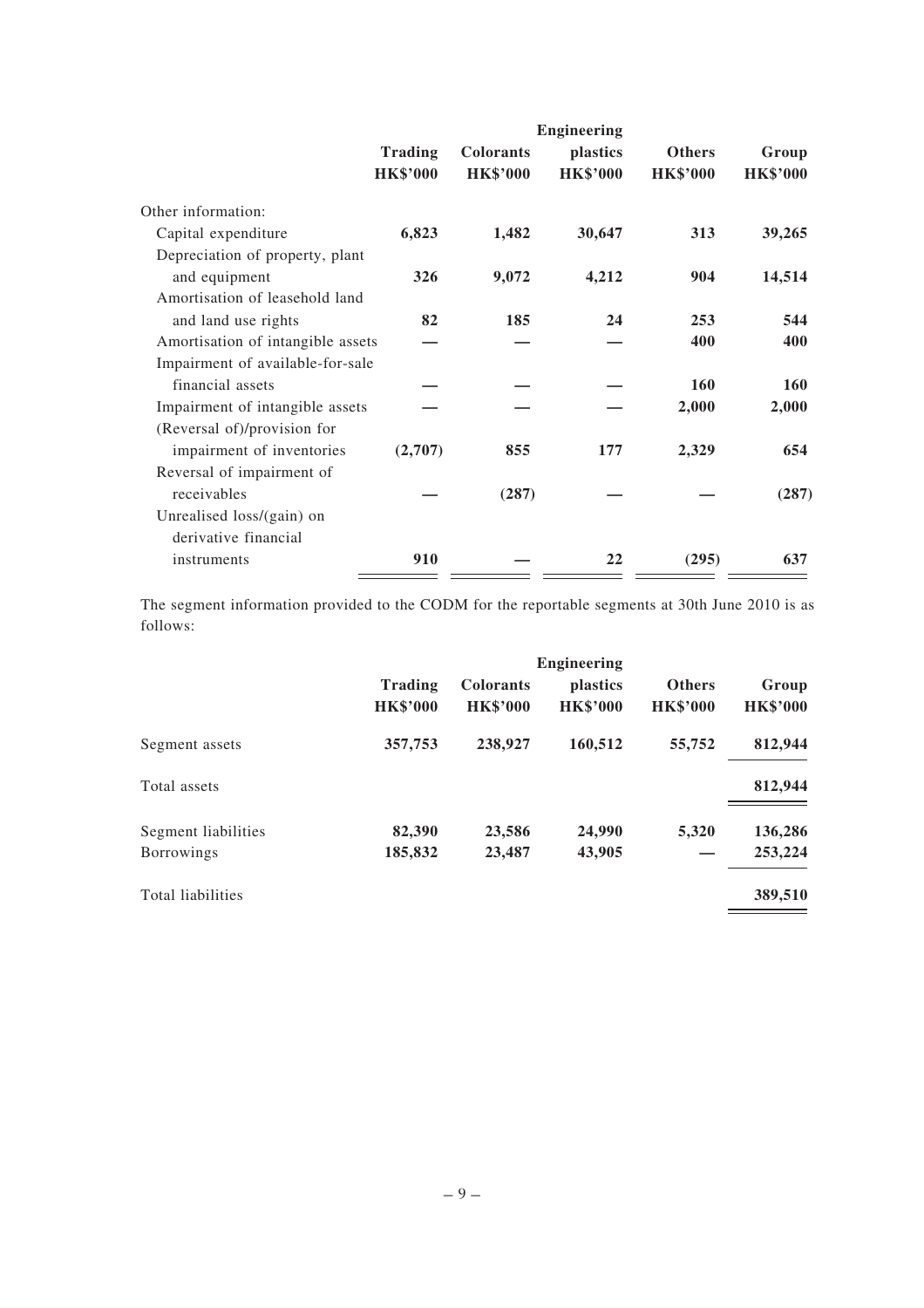|                                 | Engineering |           |                 |          |           |       |
|---------------------------------|-------------|-----------|-----------------|----------|-----------|-------|
|                                 | Trading     |           | Colorants       | plastics | Others    | Group |
|                                 | HK\$'000    | HK\$'000  | <b>HK\$'000</b> | HK\$'000 | HK\$'000  |       |
| Turnover                        |             |           |                 |          |           |       |
| - Gross revenue                 | 663,056     | 266,029   | 242,785         | 1,203    | 1,173,073 |       |
| - Inter-segment revenue         | (3,796)     | (20, 967) | (18, 375)       | (5)      | (43, 143) |       |
| Revenue from external           |             |           |                 |          |           |       |
| customers                       | 659,260     | 245,062   | 224,410         | 1,198    | 1,129,930 |       |
| Segment results                 | (20, 874)   | 7,015     | 15,616          | (7,011)  | (5,254)   |       |
| Finance income                  | 70          | 160       |                 |          | 230       |       |
| Finance costs                   | (3,481)     | (3, 151)  | (840)           |          | (7, 472)  |       |
| (Loss)/profit before income tax | (24, 285)   | 4,024     | 14,776          | (7,011)  | (12, 496) |       |
| Income tax                      |             |           |                 |          | (5,884)   |       |
| Loss for the year               |             |           |                 |          | (18, 380) |       |
| Non-controlling interests       |             |           |                 |          | (2,377)   |       |
| Loss attributable to equity     |             |           |                 |          |           |       |
| holders of the Company          |             |           |                 |          | (20, 757) |       |

The segment information provided to the CODM for the reportable segments for the year ended 30th June 2009 is as follows: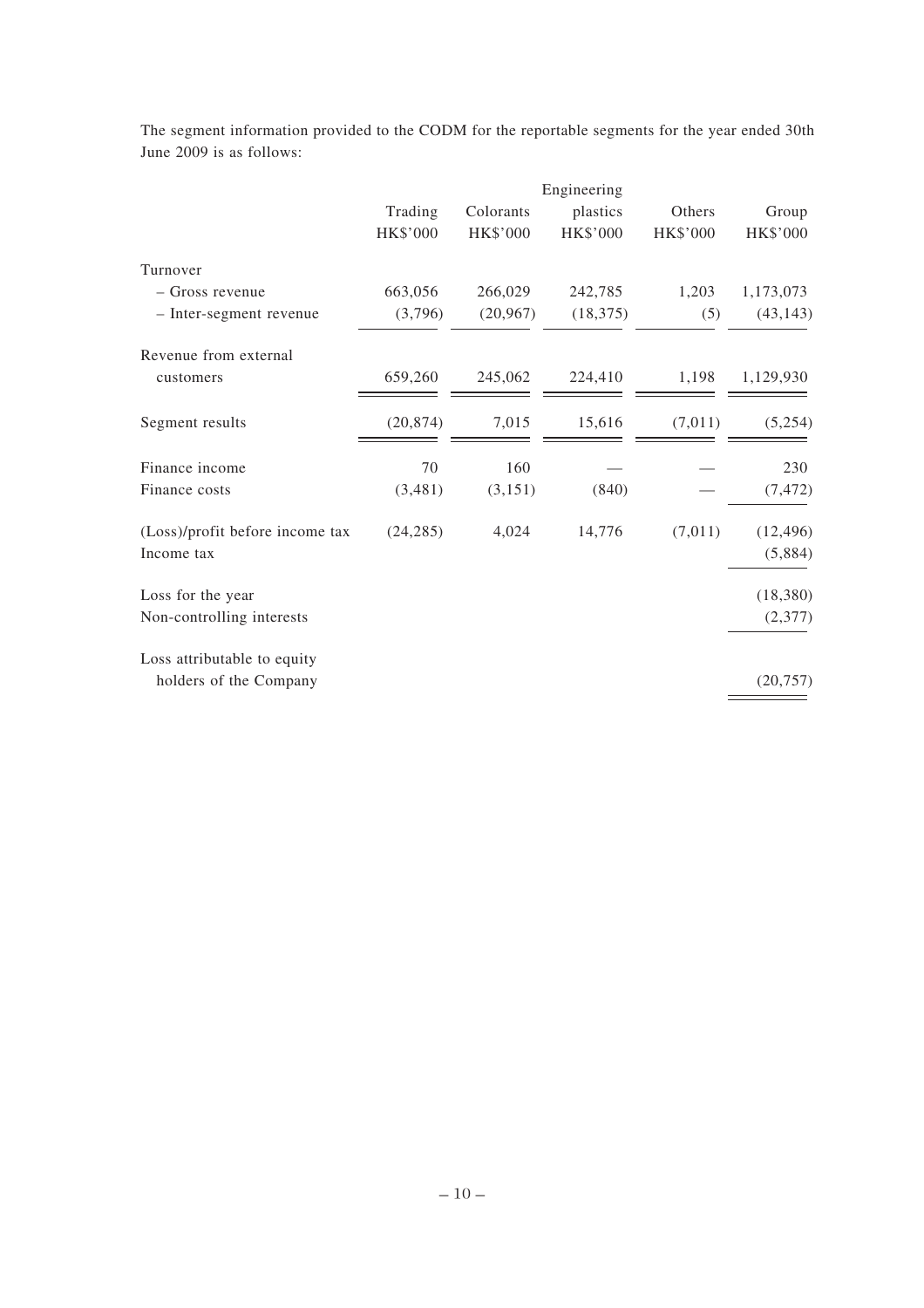|                                         |          |           | Engineering |          |          |
|-----------------------------------------|----------|-----------|-------------|----------|----------|
|                                         | Trading  | Colorants | plastics    | Others   | Group    |
|                                         | HK\$'000 | HK\$'000  | HK\$'000    | HK\$'000 | HK\$'000 |
| Other information:                      |          |           |             |          |          |
| Capital expenditure                     | 425      | 3,208     | 884         | 72       | 4,589    |
| Depreciation of property, plant         |          |           |             |          |          |
| and equipment                           | 265      | 7,743     | 3,829       | 1,291    | 13,128   |
| Amortisation of leasehold land          |          |           |             |          |          |
| and land use rights                     |          | 186       |             | 262      | 448      |
| Amortisation of intangible assets       |          |           |             | 800      | 800      |
| Impairment of available-for-sale        |          |           |             |          |          |
| financial assets                        |          |           |             | 1,150    | 1,150    |
| Provision for impairment of inventories | 2,328    | 115       | 593         |          | 3,036    |
| Provision for/(reversal of)             |          |           |             |          |          |
| impairment of receivables               | 1,395    | (783)     | 134         | 128      | 874      |
| Unrealised loss on derivative           |          |           |             |          |          |
| financial instruments                   | 4,107    |           |             | 695      | 4,802    |
| Loss on liquidation of a subsidiary     |          |           |             | 419      | 419      |
|                                         |          |           |             |          |          |

The segment information provided to the CODM for the reportable segments at 30th June 2009 is as follows:

|                                          |                     |                              | Engineering                 |                           |                   |
|------------------------------------------|---------------------|------------------------------|-----------------------------|---------------------------|-------------------|
|                                          | Trading<br>HK\$'000 | Colorants<br><b>HK\$'000</b> | plastics<br><b>HK\$'000</b> | <b>Others</b><br>HK\$'000 | Group<br>HK\$'000 |
| Segment assets                           | 165,549             | 262,918                      | 108,137                     | 55,436                    | 592,040           |
| Total assets                             |                     |                              |                             |                           | 592,040           |
| Segment liabilities<br><b>Borrowings</b> | 39,778<br>58,877    | 24,070<br>41,590             | 23,857<br>1,244             | 6,401                     | 94,106<br>101,711 |
| Total liabilities                        |                     |                              |                             |                           | 195,817           |

The entity is domiciled in Hong Kong. The revenue from external customers attributed to Hong Kong for the year ended 30th June 2010 is approximately HK\$815,802,000 (2009: HK\$782,747,000), and the total of its revenue from external customers from other locations (mainly the PRC) is approximately HK\$455,661,000 (2009: HK\$347,183,000).

At 30th June 2010, the total of non-current assets other than financial instruments and deferred tax assets (there are no employment benefit assets and rights arising under insurance contracts) located in Hong Kong is approximately HK\$94,677,000 (2009: HK\$64,785,000), and the total of these non-current assets located in other locations (mainly the PRC) is approximately HK\$87,577,000 (2009: HK\$88,059,000).

### 3. **Other income**

|               | 2010<br><b>HK\$'000</b> | 2009<br>HK\$'000 |
|---------------|-------------------------|------------------|
| Rental income | 2,880                   | 2.927            |

Outgoings in respect of investment properties amounted to approximately HK\$263,000 (2009: HK\$189,000).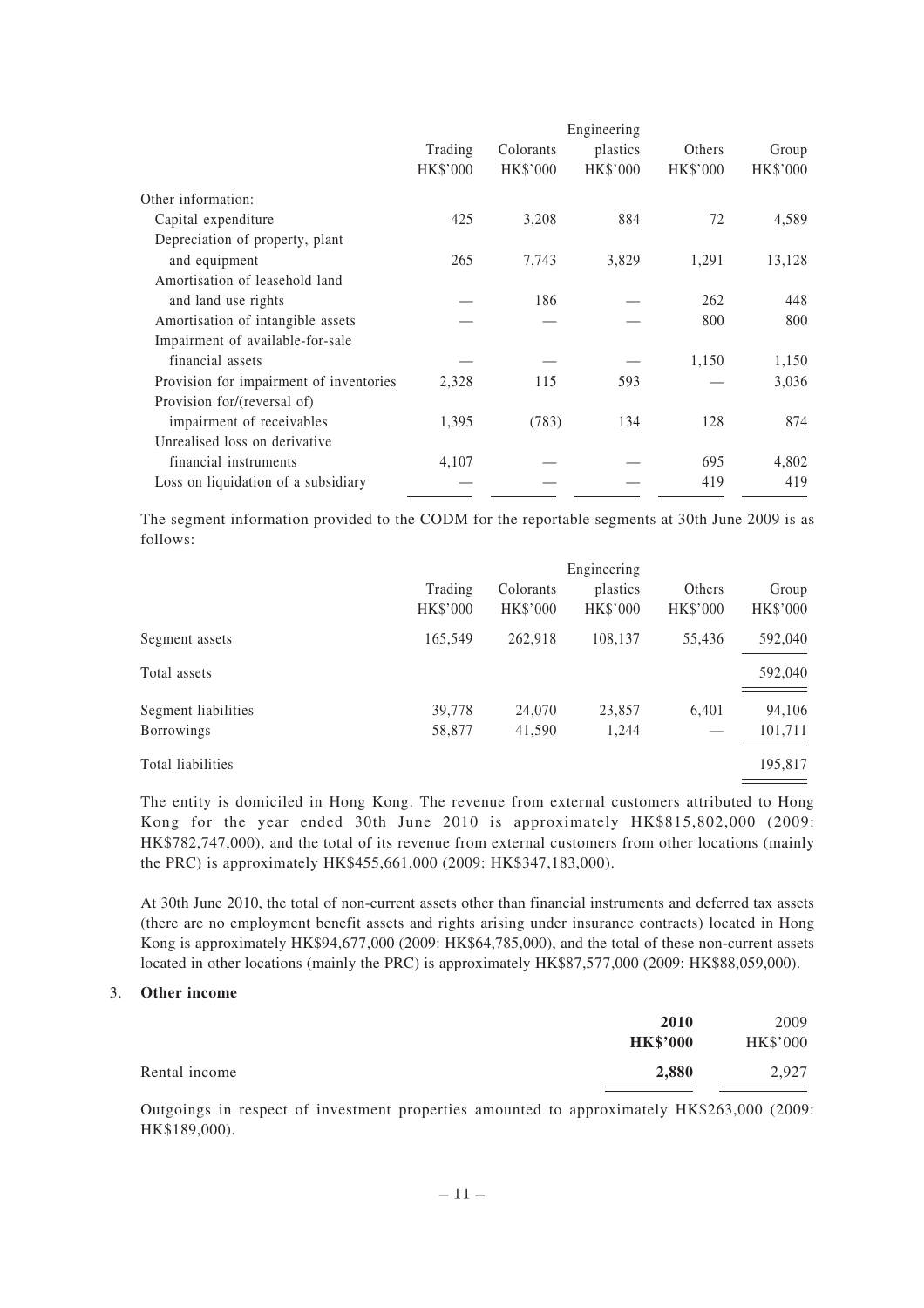## 4. **Other gains/(losses), net**

|    |                                                                     | 2010<br><b>HK\$'000</b> | 2009<br>HK\$'000 |
|----|---------------------------------------------------------------------|-------------------------|------------------|
|    | Fair value gains on investment properties                           | 1,422                   | 710              |
|    | Derivative financial instruments                                    |                         |                  |
|    | - forward foreign exchange contracts and interest rate              |                         |                  |
|    | swap contracts held for trading                                     |                         |                  |
|    | - unrealised                                                        | (637)                   | (4,802)          |
|    | - realised                                                          | 919                     | 851              |
|    | Net exchange gains                                                  | 3,112                   | 669              |
|    | Loss on liquidation of a subsidiary                                 |                         | (419)            |
|    | Impairment of available-for-sale financial assets                   | (160)                   | (1,150)          |
|    | Impairment of intangible assets                                     | (2,000)                 |                  |
|    | Write-back of other payables                                        | 2,000                   |                  |
|    |                                                                     | 4,656                   | (4,141)          |
| 5. | <b>Expenses by nature</b>                                           |                         |                  |
|    |                                                                     | 2010                    | 2009             |
|    |                                                                     | <b>HK\$'000</b>         | HK\$'000         |
|    | Cost of inventories sold excluding manufacturing costs              | 1,048,043               | 959,425          |
|    | Amortisation of leasehold land and land use rights                  | 544                     | 448              |
|    | Amortisation of intangible assets                                   | 400                     | 800              |
|    | Auditor's remuneration                                              | 2,078                   | 1,585            |
|    | Depreciation:                                                       |                         |                  |
|    | - Owned property, plant and equipment                               | 14,229                  | 10,677           |
|    | - Property, plant and equipment under finance leases                | 285                     | 2,451            |
|    | (Reversal of)/provision for impairment of trade receivables         | (287)                   | 874              |
|    | Provision for impairment of inventories                             | 654                     | 3,036            |
|    | Loss/(gain) on disposal of property, plant and equipment            | 400                     | (122)            |
|    | Employee benefit expenses, including directors' emoluments          | 82,612                  | 75,915           |
|    | Operating lease rentals in respect of land and buildings            | 10,683                  | 10,509           |
|    | Repairs and maintenance expenses                                    | 3,352                   | 4,013            |
|    | Transportation and packaging expenses                               | 18,042                  | 17,370           |
|    | Travelling and office expenses                                      | 5,857                   | 5,784            |
|    | Utility expenses                                                    | 11,697                  | 10,766           |
|    | Other expenses                                                      | 29,232                  | 30,439           |
|    | Total cost of sales, distribution costs and administrative expenses | 1,227,821               | 1,133,970        |
|    | Representing:                                                       |                         |                  |
|    | Cost of sales                                                       | 1,110,389               | 1,019,313        |
|    | Distribution costs                                                  | 37,554                  | 35,487           |
|    | Administrative expenses                                             | 79,878                  | 79,170           |
|    |                                                                     | 1,227,821               | 1,133,970        |

 $=$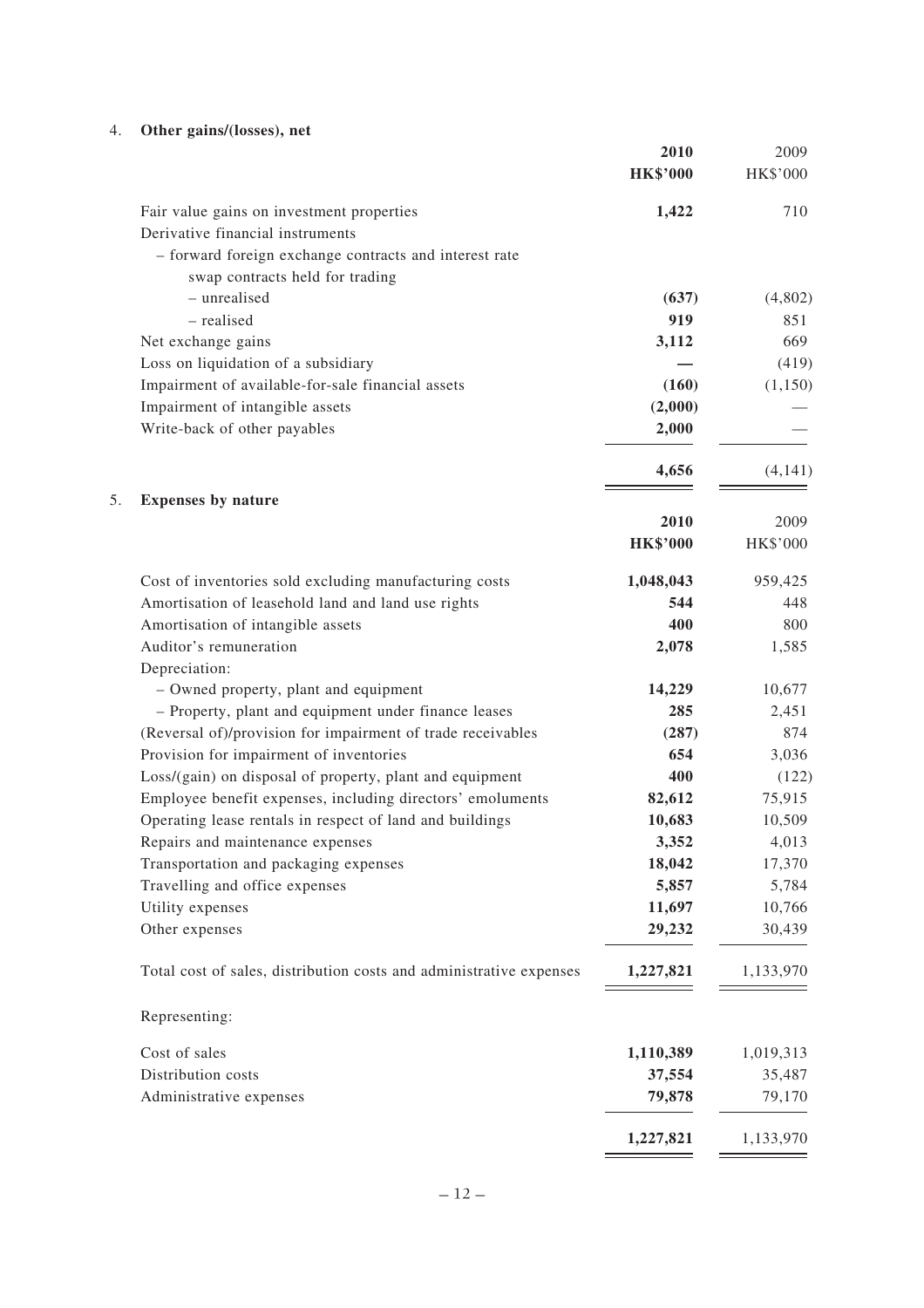#### 6. **Finance income and costs**

|                                      | 2010            | 2009            |
|--------------------------------------|-----------------|-----------------|
|                                      | <b>HK\$'000</b> | <b>HK\$'000</b> |
| Finance income:                      |                 |                 |
| - Interest income from bank deposits | 254             | 230             |
| Finance costs:                       |                 |                 |
| - Interest on bank borrowings wholly |                 |                 |
| repayable within five years          | (3,686)         | (7, 343)        |
| - Interest element of finance leases | (52)            | (129)           |
|                                      | (3,738)         | (7, 472)        |
| Finance costs – net                  | (3, 484)        | (7,242)         |

#### 7. **Income tax**

Hong Kong profits tax has been provided for at the rate of 16.5% (2009: 16.5%) on the estimated assessable profit for the year. Taxation on the Group's subsidiaries established and operate in Mainland China has been calculated at the rates of taxation as applicable to the relevant subsidiaries.

The amount of taxation charged to the consolidated income statement represents:

|                                   | 2010<br><b>HK\$'000</b> | 2009<br>HK\$'000 |
|-----------------------------------|-------------------------|------------------|
| Current taxation:                 |                         |                  |
| Hong Kong profits tax             | 4,118                   | 2,966            |
| PRC corporate income tax          | 8,123                   | 4,084            |
| Under-provision in previous years | 450                     | 127              |
|                                   | 12,691                  | 7,177            |
| Deferred taxation                 | 4,208                   | (1,293)          |
|                                   | 16,899                  | 5,884            |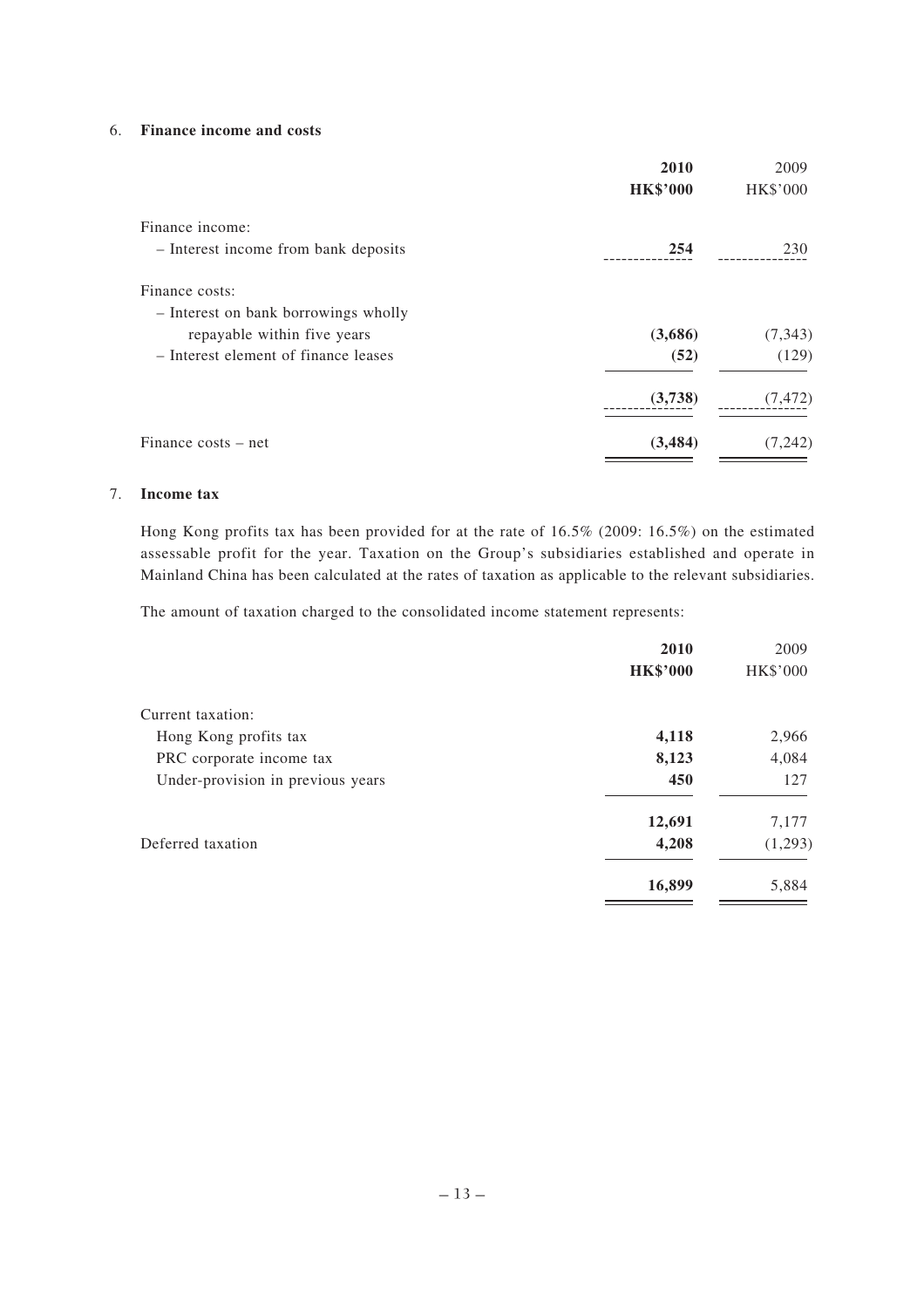#### 8. **Dividends**

|                                                                                                            | 2010<br><b>HK\$'000</b> | 2009<br>HK\$'000 |
|------------------------------------------------------------------------------------------------------------|-------------------------|------------------|
| Interim, paid, of HK1.0 cent (2009: Nil) per ordinary share<br>Final, proposed, of HK2.0 cents (2009: Nil) | 3,692                   |                  |
| per ordinary share (note)                                                                                  | 7,384                   |                  |
|                                                                                                            | 11,076                  |                  |

Note:

At a meeting held on 28th September 2010, the Directors proposed a final dividend of HK2.0 cents per ordinary share. This proposed dividend was not reflected as a dividend payable in these financial statements and will be reflected as an appropriation of retained earnings for the year ending 30th June 2011.

#### 9. **Earnings/(loss) per share**

#### **Basic**

Basic earnings/(loss) per share is calculated by dividing the profit/(loss) attributable to equity holders of the Company by the weighted average number of ordinary shares in issue during the year.

|                                                      | 2010        | 2009        |
|------------------------------------------------------|-------------|-------------|
| Profit/(loss) attributable to equity holders         |             |             |
| of the Company (HK\$'000)                            | 28,352      | (20, 757)   |
| Weighted average number of ordinary shares in issue  | 369,200,000 | 369,200,000 |
| Basic earnings/(loss) per share (HK cents per share) | 7.68        | (5.62)      |

#### **Diluted**

Diluted earnings/(loss) per share is calculated by adjusting the weighted average number of ordinary shares outstanding to assume conversion of dilutive potential ordinary shares arising from the Company's share options. Dilutive earnings/(loss) per share for the years ended 30th June 2010 and 2009 equal basic earnings/(loss) per share as the exercise of the outstanding share options would be anti-dilutive.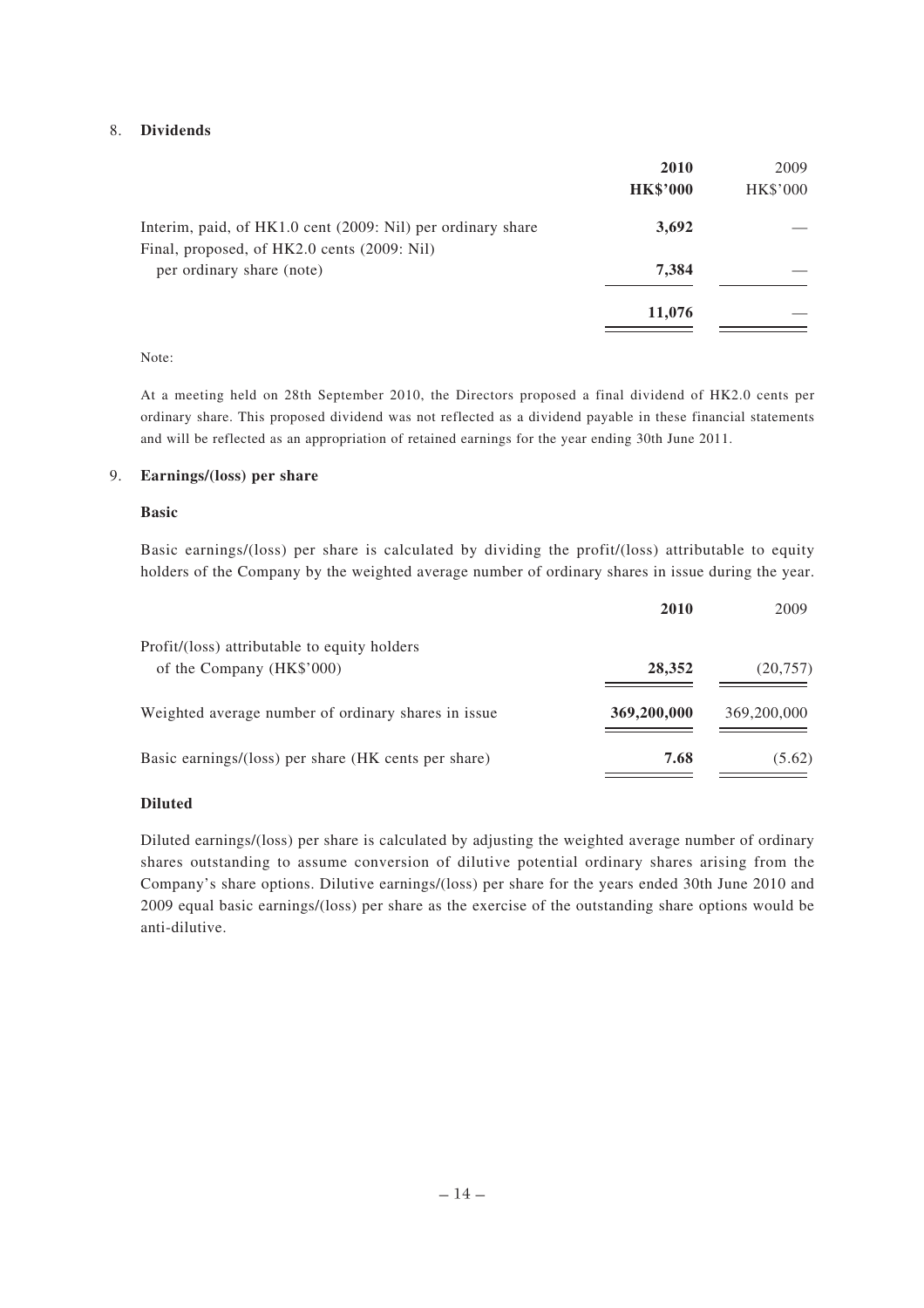#### 10. **Trade and bills receivables**

|                                               | Group           |          |
|-----------------------------------------------|-----------------|----------|
|                                               | 2010            | 2009     |
|                                               | <b>HK\$'000</b> | HK\$'000 |
| Trade receivables                             | 218,650         | 156,766  |
| Less: provision for impairment of receivables | (2,088)         | (3,617)  |
|                                               | 216,562         | 153,149  |
| Bills receivable                              | 21,983          | 17,320   |
|                                               | 238,545         | 170,469  |

The majority of the Group's sales are with credit terms of 30 to 90 days. The remaining amounts are on letter of credit or documents against payment. The ageing analysis of trade receivables by invoice date is as follows:

|               |                 | Group    |
|---------------|-----------------|----------|
|               | 2010            | 2009     |
|               | <b>HK\$'000</b> | HK\$'000 |
| Below 90 days | 202,931         | 137,474  |
| 91 - 180 days | 10,000          | 8,542    |
| Over 180 days | 5,719           | 10,750   |
|               | 218,650         | 156,766  |

Bills receivables are mainly with maturity period of within 180 days.

A subsidiary of the Group transferred certain bills of exchange amounting to approximately HK\$2,285,000 (2009: HK\$2,515,000) with recourse in exchange for cash as at 30th June 2010. The transactions have been accounted for as collateralised bank advances.

#### 11. **Trade payables**

A majority of the suppliers are on open account. Certain suppliers grant credit period of 30 to 90 days to the Group.

The ageing analysis of the trade payables is as follows:

|               | Group           |                 |
|---------------|-----------------|-----------------|
|               | 2010            | 2009            |
|               | <b>HK\$'000</b> | <b>HK\$'000</b> |
| Below 90 days | 97,035          | 58,923          |
| 91 - 180 days | 45              | 879             |
| Over 180 days | 550             | 4,160           |
|               | 97,630          | 63,962          |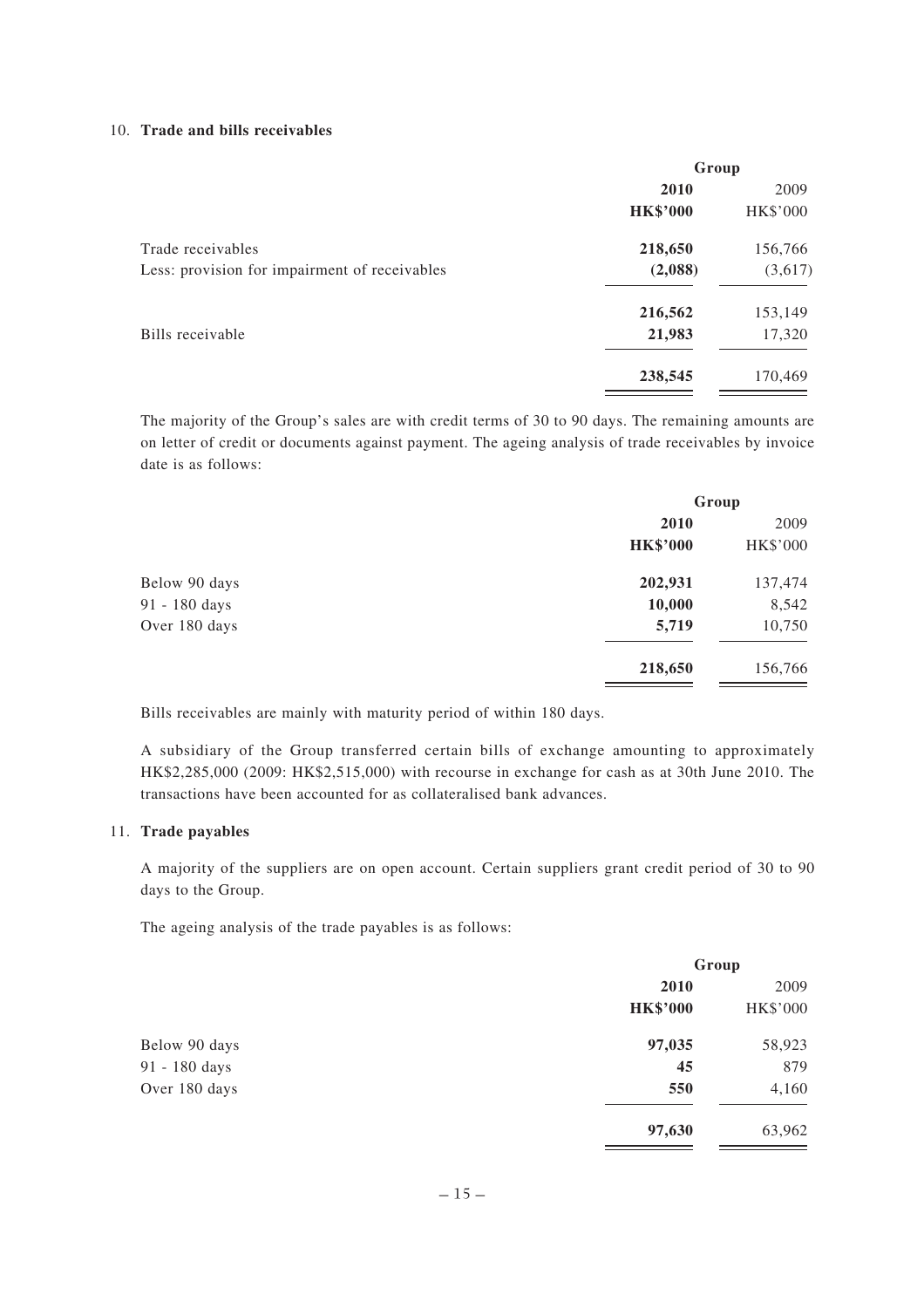#### 12. **Commitments**

#### (a) **Capital commitments**

At 30th June 2010, the Group had the following capital commitments for addition of property, plant and equipment:

|                                        | 2010            | 2009     |
|----------------------------------------|-----------------|----------|
|                                        | <b>HK\$'000</b> | HK\$'000 |
| Authorised but not contracted for      |                 |          |
| Contracted but not provided for (note) | 7,385           | 32,656   |
|                                        | 7,385           | 32,656   |

Note:

In June 2009, the Group entered into an agreement to acquire certain land and buildings in Hong Kong from an independent third party at a cash consideration of HK\$29,000,000. As at 30th June 2009, the unpaid amount totalling HK\$26,100,000 had been included in the above as capital commitments.

#### (b) **Commitment under operating leases**

As at 30th June 2010, the Group had future aggregate minimum lease payments under noncancellable operating leases in respect of land and buildings as follows:

|                                                   | 2010<br><b>HK\$'000</b> | 2009<br>HK\$'000 |
|---------------------------------------------------|-------------------------|------------------|
| Not later than one year                           | 8,972                   | 7,250            |
| Later than one year and not later than five years | 1,845                   | 6,908            |
| Later than five years                             |                         | 207              |
|                                                   | 10,817                  | 14,365           |

### **DIVIDENDS**

The Directors have resolved to recommend the payment of a final dividend of HK2.0 cents per share for the year ended 30th June 2010 (2009: Nil). The proposed final dividend, together with the interim dividend of HK1.0 cent (2009: Nil) paid on 8th April 2010, will make a total distribution of HK3.0 cents per share for the year. The proposed final dividend, if approved at the forthcoming Annual General Meeting, will be payable in cash on or about 3rd December 2010 to members whose names appear on the Register of Members of the Company on 23rd November 2010.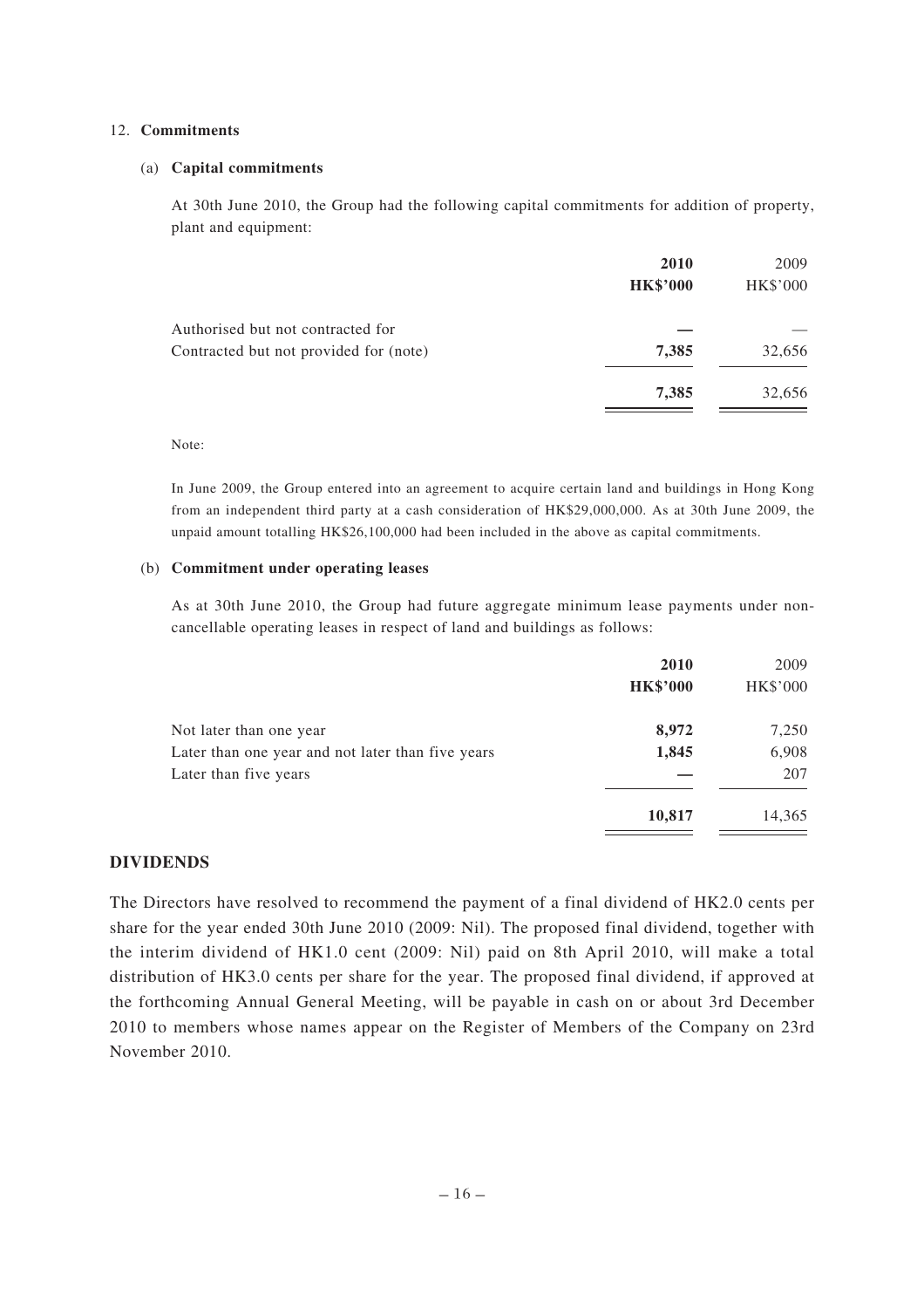### **CLOSURE OF REGISTER OF MEMBERS**

The Register of Members of the Company will be closed from Thursday, 18th November 2010 to Tuesday, 23rd November 2010 (both dates inclusive) during which period no transfer of shares will be registered. In order to qualify for the proposed final dividend to be approved at the forthcoming Annual General Meeting (the "AGM") and to determine the entitlement to attend and vote at the AGM, all properly completed transfer forms accompanied by the relevant share certificates must be lodged with the Company's branch share registrar in Hong Kong, Union Registrars Limited, 18/F, Fook Lee Commercial Centre, Town Place, 33 Lockhart Road, Wanchai, Hong Kong not later than 4:00 p.m. on Wednesday, 17th November 2010.

### **BUSINESS REVIEW**

Driven by strong consumption power resulting from the large-scale economic stimulus package introduced by the Central Government of Mainland China, the manufacturing industry and the economy as a whole began to recover. Plastics, a raw material used in most industries, saw a rise in demand, in turn creating good growth momentum within the plastic manufacturing industry. Sales from the domestic market surged by over 30% and with the Southern China and Hong Kong export market stabilising, such factors drove both selling price and sales volume upward, with overall turnover increasing by over 12% to HK\$1,271,463,000. During the period, the Group's pricing and inventory policies were underpinned by stable raw material prices. Hence, gross profit recorded strong growth, exceeding 45% to HK\$161,074,000 and gross profit margin rose by nearly three percentage points to 12.7%.

Throughout the period in which the Group was affected by the global financial turmoil, it actively implemented cost control measures, enhanced inventory control and accounts receivable management and improved operating efficiency. Such measures have continued to reap benefits, boosting the profitability of the Group as the market further grows. The Group has also managed to turn around from a loss position with profit attributable to equity holders of the Company recorded at HK\$28,352,000.

The three core business segments of the Group achieved remarkable growth over last year. The plastics trading business has grown noticeably with turnover recording a year-on-year rise of 17% to HK\$772,802,000. Moreover, increasing demand for consumer products in Mainland China has led to an escalation in plastic usage, including food packaging and home electric appliance products. Combined with the Group's efforts at expanding distributorship by adding more brands from Asia, such as Taiwan and Japan, this has enabled the Group to provide a more diverse product mix for the customers. In addition, stable material prices has also allowed the Group to better manage selling prices of its products, avoid over-stocking and lower inventory cost, consequently resulting in an increase in gross profit margin by five percentage point compared to same period last year, and registering a profit before taxation of HK\$13,829,000.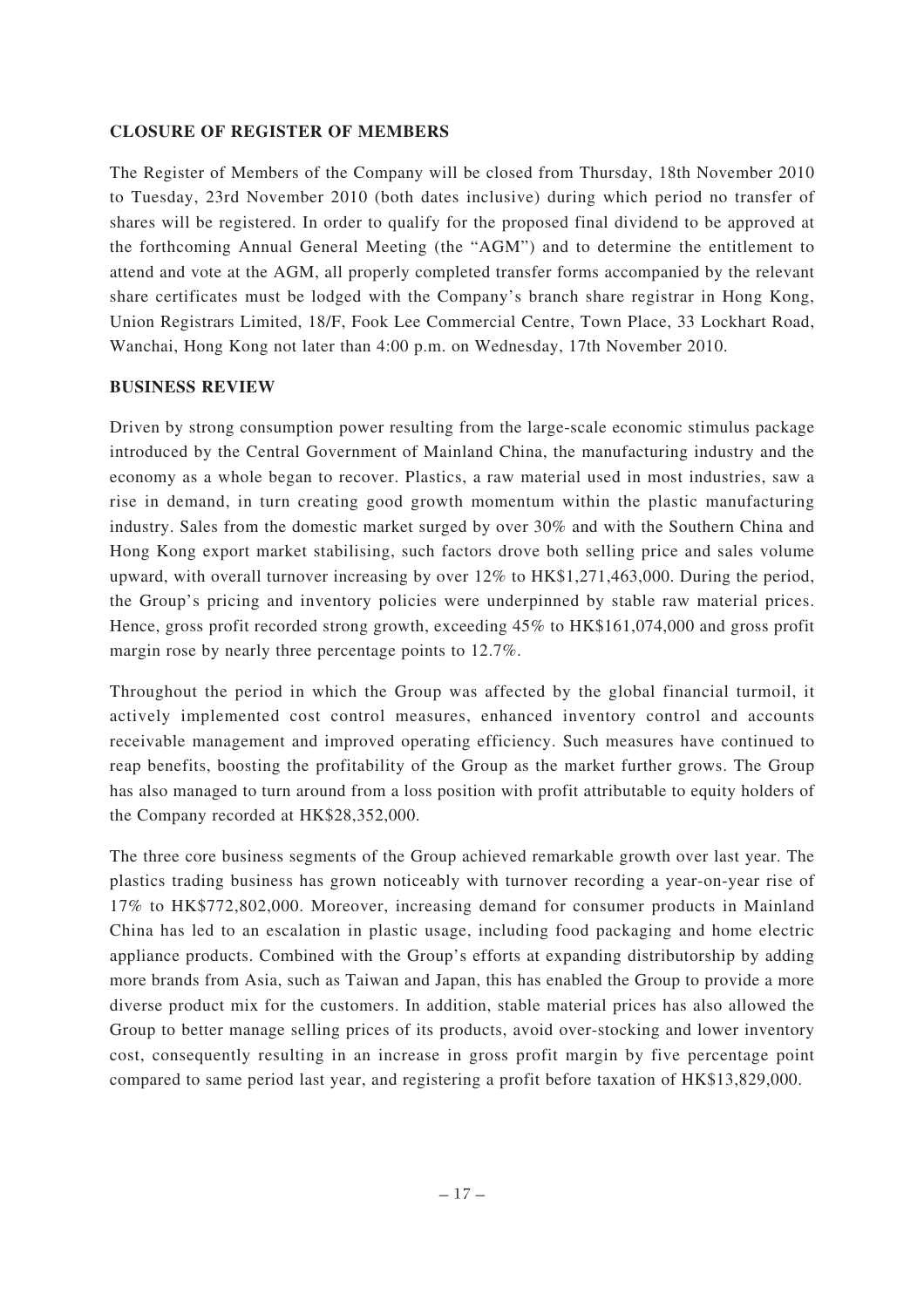The colorant and compounded plastic resin business, which also benefited from a rise in sales in Mainland China, recorded turnover growth of 8%. Profit before taxation rose by around four folds year on year to approximately HK\$16,556,000 and gross profit margin also increased by three percentage points. Growth in both turnover and profit was mainly attributable to a rise in sales proportion in Mainland China and the Group's strategic move to relocate part of its production lines from Mainland China to its Taipo plant in Hong Kong. This has facilitated the compounding and manufacturing of colorant and compounded plastic resin products which are used in producing electronic products. Such action has resulted in profit contributions of approximately HK\$2,000,000.

During the year, the engineering plastics business reported steady growth with turnover increasing by 3.6%, gross profit margin achieving modest growth of one percentage point and profit before taxation rising by 39% year on year to approximately HK\$20,570,000. The Group also sought to bolster its R&D department, developing more than 80 tailor-made plastic products for customers during the year, including engineering plastics for toys and household products. These products, which have higher profit margins, satisfied demand from the Mainland China market. In combination with a drop in the cost of raw materials for products, including petrochemical products, the profitability of this business segment has improved.

# **PROSPECTS**

Looking ahead to 2010, the Group believes that the active Mainland China economy will continue to create opportunities for the plastics industry. Steadier international oil prices have led to relatively stable supply of petrochemical products. Thus, the management expects a stable growth in the price of raw materials used in plastic materials, enabling a satisfactory operating environment. The Group will focus on the Mainland China market and seek to actively expand its market share.

In Mainland China, the new sales office in Tianjin commenced operation in June. It is mainly involved in developing the plastics trading business in Northern China, including Three Northeast Provinces, targeting customers that require high quality imported plastics products. In addition, the Group plans to upgrade its sales office in Chengdu, a key city in Western China, to expand its customer base and enhance customer services. It also intends to extend the sales network in other key cities like Chongqing and Wuhan, to further develop within China, increase its market share and expand income sources.

In Hong Kong, the new Taipo plant, which occupies over 90,000 square feet, will be completed and commence trial run by the end of this year. Production lines will be increased from five to six and are expected to begin operation by early next year. The Group will then capitalise on a preferential tariff treatment offered under the Mainland and Hong Kong Closer Economic Partnership Arrangement ("CEPA"), which is designed to save on tariffs.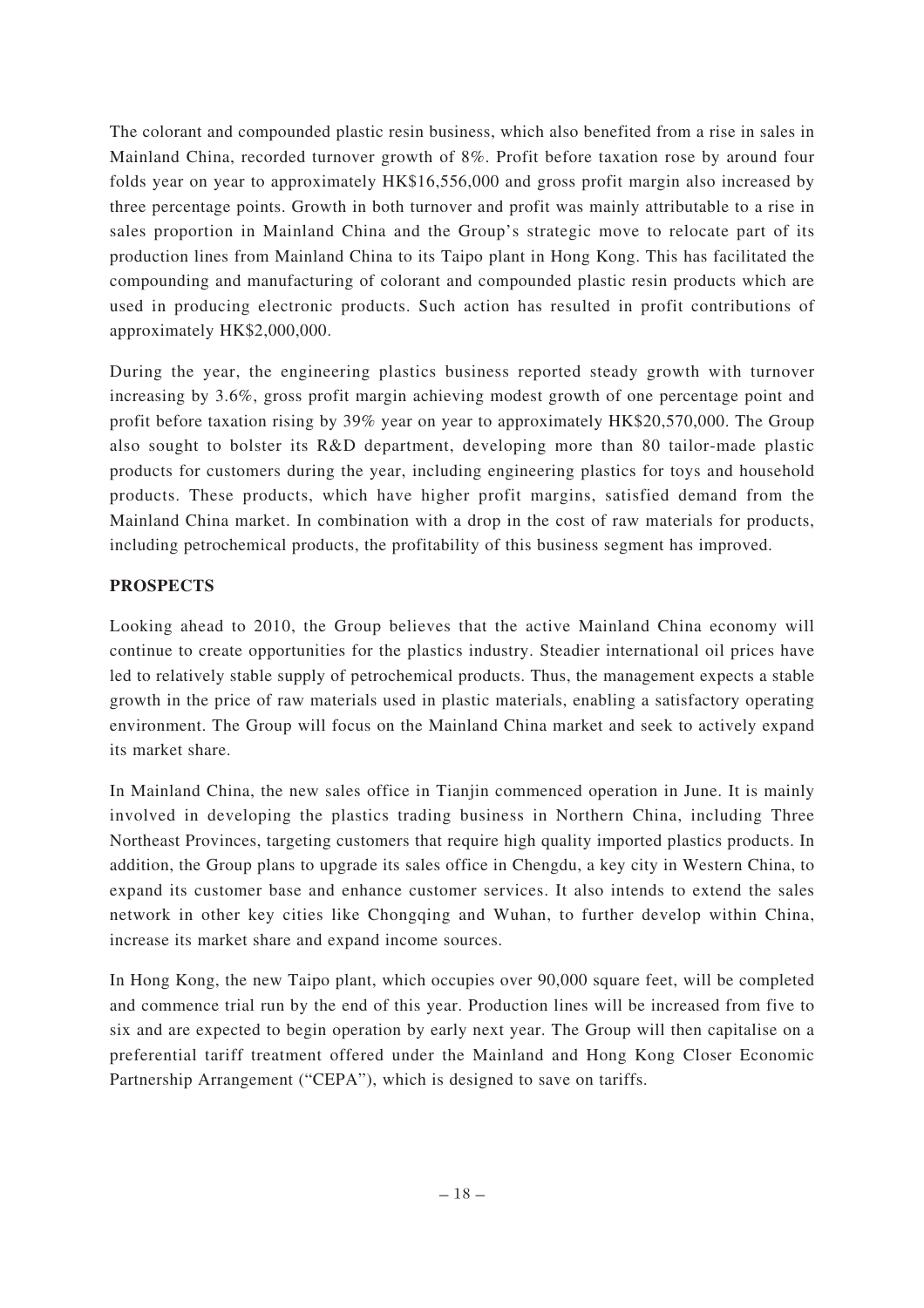Our professional management team, possessing significant industry experience, has led the Group's charge away from the shadow of the global financial crisis. In achieving this, the team established enhanced manufacturing and sales systems with higher production efficiency. With the subsequent adjustment in inventory policy and improvements in fiscal management, a solid foundation has now been laid for the long-term healthy development of the Group.

In the coming year, the Group will actively expand its presence within the huge Mainland China market. To achieve this, innovative products will be continuously launched to secure new customers. The Group will also adopt versatile business strategies to address market dictates. The management believes that with its substantial experience and extensive business network in Mainland China, such attributes will allow it to seize enormous opportunities that are emerging from Mainland China's rapid economic development, thus driving the Group's businesses to new heights and delivering generous returns to shareholders.

I, on behalf of the Board, would like to take this opportunity to express my gratitude to the Group's customers, suppliers and shareholders for their unfailing support, my fellow directors, executives and staff for their hard work in the past year. The Group will, as always, with prudence used its best endeavour to strive for its long-term development and the best interest of the shareholders aiming at attaining more promising results in the coming year.

# **LIQUIDITY AND FINANCIAL RESOURCES**

The Group generally finances its operations with internally generated cashflow and banking facilities provided by its principal bankers. As at 30th June 2010, the Group has available aggregate banking facilities of approximately HK\$390,401,000, of which approximately HK\$274,124,000 have been utilised and were secured by corporate guarantees issued by the Company and legal charges on certain leasehold land and buildings and investment properties in the PRC and Hong Kong owned by the Group. The Group's cash and bank balances as at 30th June 2010 amounted to approximately HK\$82,589,000. The Group's gearing ratio as at 30th June 2010 was approximately 63%, based on the total bank borrowings of approximately HK\$252,531,000, together with obligations under finance leases of approximately HK\$693,000 and the shareholders' funds of approximately HK\$402,603,000.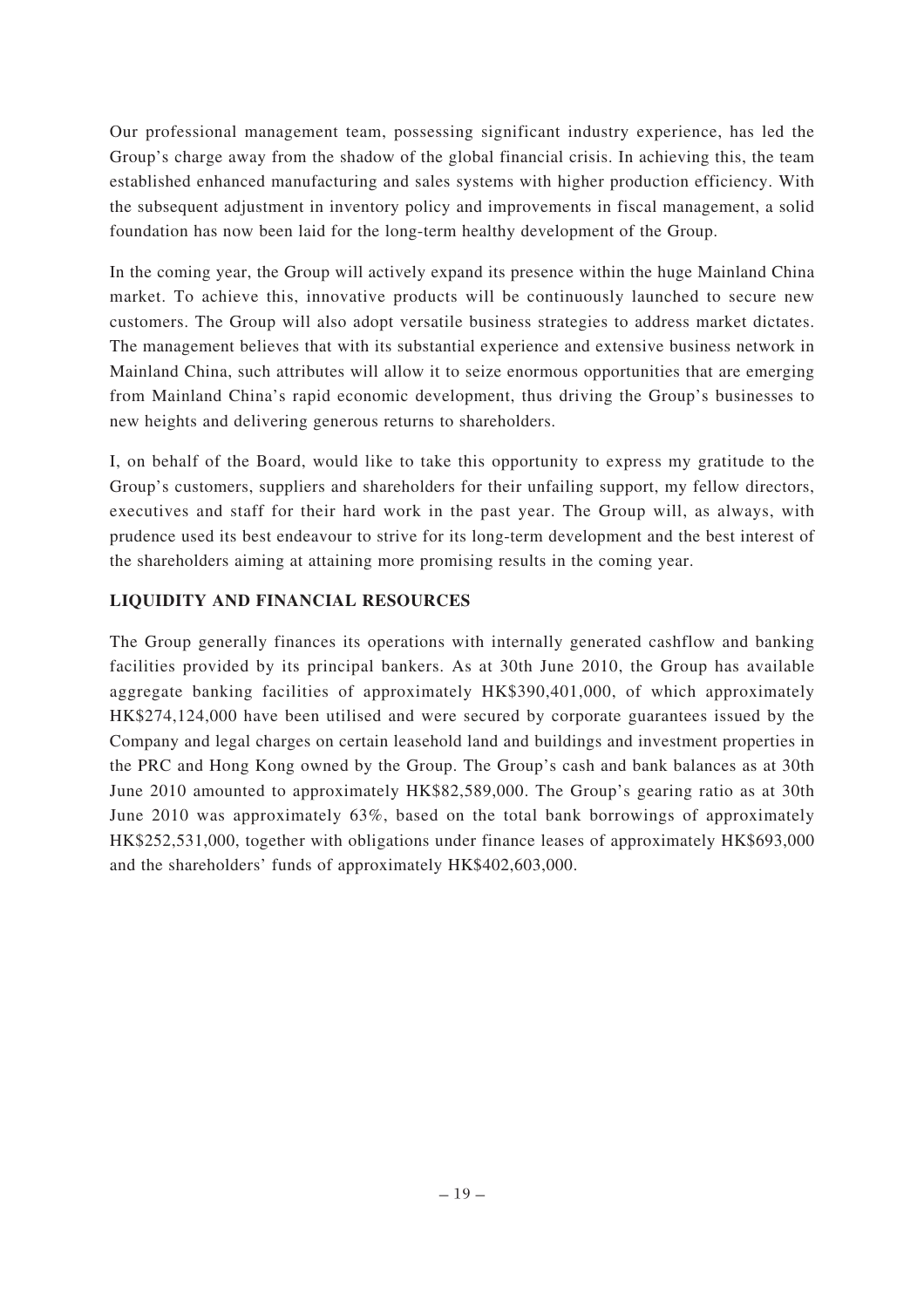### **FOREIGN EXCHANGE RISK**

The Group's borrowings and cash balances are primarily denominated in Hong Kong dollars, Renminbi and US dollars. The Group's purchases were principally denominated in US dollars. The Group closely monitors currency fluctuations and manages its exchange risk by entering into forward exchange contracts from time to time.

At 30th June 2010, the Group had outstanding commitments in respect of forward contracts in order to manage the Group's exposure in foreign currencies from its operations as follows:

|                                | 2010            | 2009      |
|--------------------------------|-----------------|-----------|
|                                | <b>HK\$'000</b> | HK\$'000  |
| Sell HK dollars for US dollars | 2,123,550       | 1,107,600 |
| Sell US dollars for HK dollars | 382,200         | 195,000   |
| Sell HK dollars for EURO       | 9,265           |           |

### **EMPLOYEE INFORMATION**

As at 30th June 2010, the Group had approximately 657 full-time employees. The Group's emolument policies are formulated on the performance of individual employees and are reviewed annually. The Group has an incentive scheme which is geared to the profit of the Group and the performance of its employees, as an incentive to motivate its employees to increase their contribution to the Group. The Group also provides social or medical insurance coverage, and provident fund scheme (as the case may be) to its employees depending on the location of such employees.

# **PURCHASE, SALE AND REDEMPTION OF THE COMPANY'S LISTED SECURITIES**

The Company has not redeemed any of its shares during the year. Neither the Company nor any of its subsidiaries has purchased or sold any of the Company's listed securities during the year.

# **COMPLIANCE WITH THE MODEL CODE FOR SECURITIES TRANSACTIONS BY DIRECTORS**

The Company has adopted a code of conduct regarding Directors' securities transactions on terms no less exacting than the required standard set out in the Model Code set out in Appendix 10 to the Rules Governing the Listing of Securities (the "Listing Rules") on The Stock Exchange of Hong Kong Limited ("HKSE"). Having made specific enquiry to all Directors of the Company, all Directors have confirmed that they had complied with the required standard set out in the Model Code and the Company's code of conduct regarding Directors' securities transactions during the period.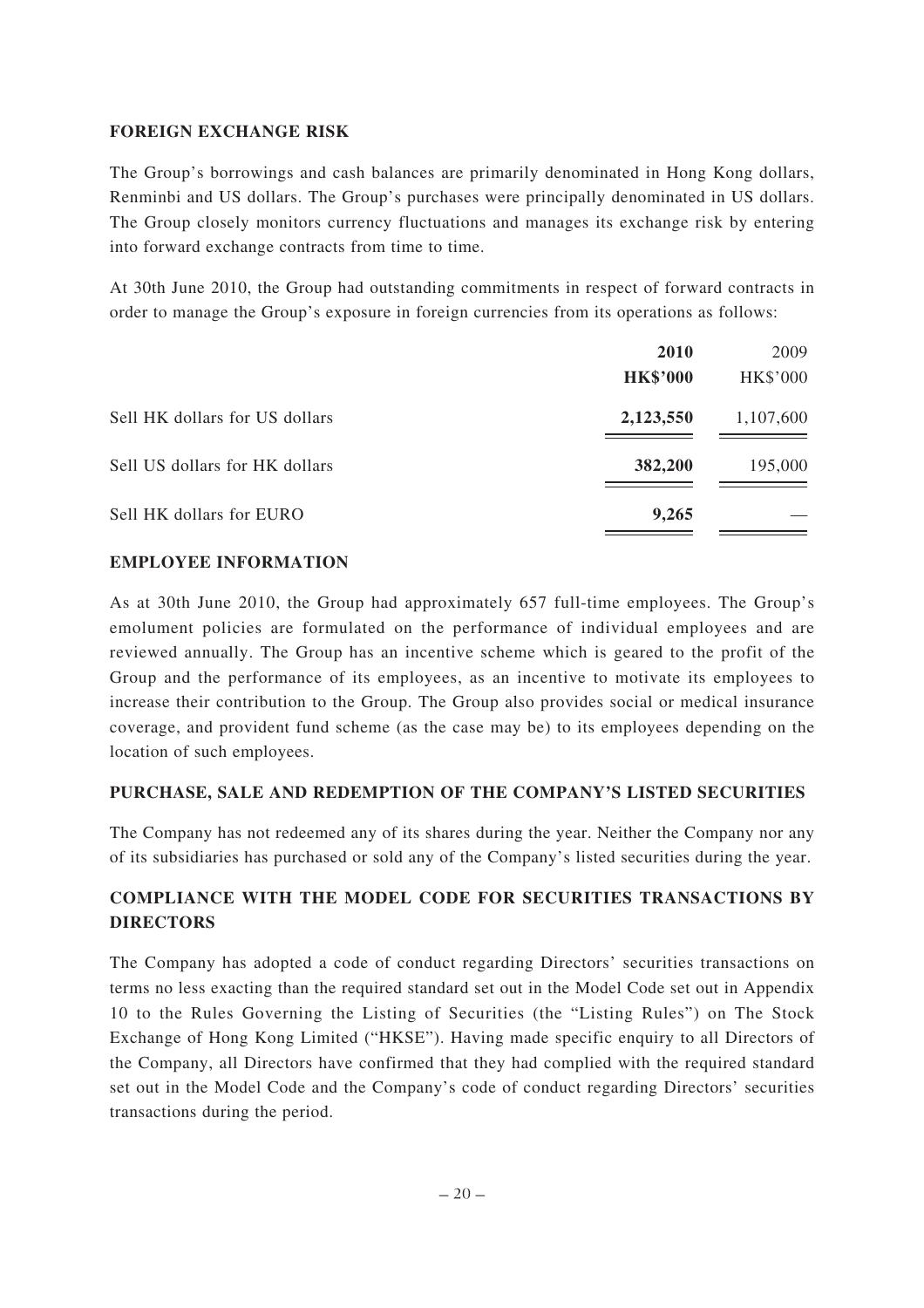### **CORPORATE GOVERNANCE PRACTICE**

The Company is committed to the establishment of good corporate governance practices and procedures which serve as an important element of risk management throughout the growth and expansion of the Company. The Company emphasizes on maintaining and carrying out sound, solid and effective corporate governance principles and structures.

The Company has complied with the applicable code provisions of the Code on Corporate Governance Practices (the "Code") as set out in Appendix 14 of the Listing Rules throughout year ended 30th June 2010, except for deviation of the code provisions A.2.1 and A.4.1 of the Code as mentioned below.

According to the code provision A.2.1, the roles of chairman and chief executive officer should be separate and should not be performed by the same individual. Up to the date of this annual report, the Board has not appointed an individual to the post of chief executive officer. The roles of the chief executive officer have been performed collectively by all the executive directors, including the chairman, of the Company. The Board considers that this arrangement allows contributions from all executive directors with different expertise and is beneficial to the continuity of the Company's policies and strategies. Going forward, the Board will periodically review the effectiveness of this arrangement and considers appointing an individual to chief executive officer when it thinks appropriate.

Code Provision A.4.1 stipulates that non-executive directors should be appointed for a specific term, subject to carry out on re-election. The Company's independent non-executive directors were not appointed for a specific term but is subject to retirement by rotation and re-election at the annual general meeting of the Company in accordance with the Company's bye-laws.

For the purpose of further enhancing the internal control systems, the Company has engaged an external consultant to carry out an on-going project to conduct independent internal control review and to evaluate major operations of the Group. During the year, the Board has reviewed the effectiveness of the internal control system of the Company and its subsidiaries with no material issues noted.

# **AUDIT COMMITTEE**

The Audit Committee provides an important link between the Board of Directors and the Company's auditor in matters coming within the scope of the group audit. It also reviews the effectiveness of the external audit and of internal controls and risk evaluation. The Audit Committee comprises three Independent Non-executive Directors, namely Mr HO Wai Chi, Paul, Mr CHAN Dit Lung and Mr CHING Yu Lung. The Audit Committee has reviewed with management the accounting principles and practices adopted by the Group and discussed internal controls and financial reporting matters including a review of the annual financial statements for the year ended 30th June 2010 with the Directors.